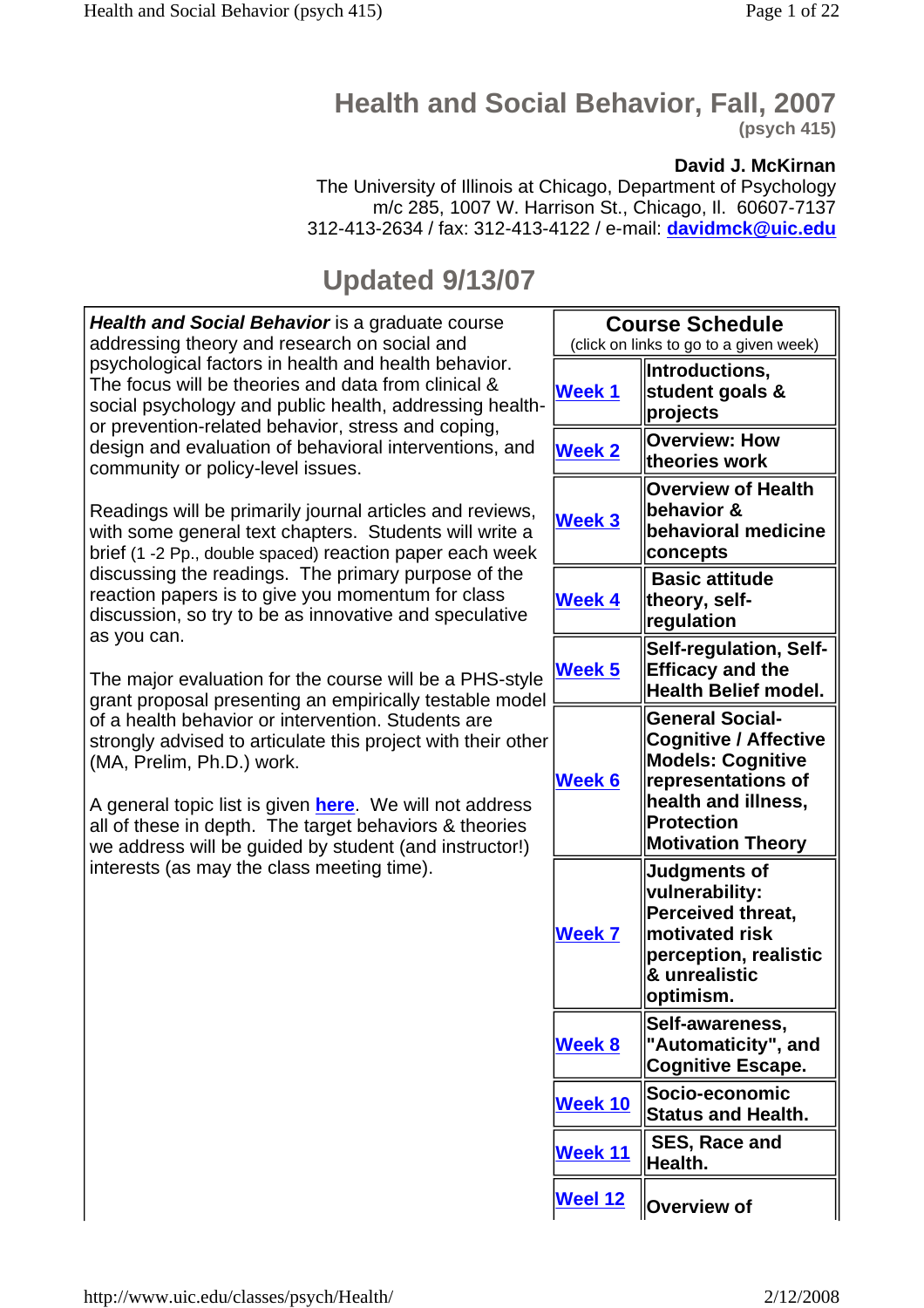|                                                                    | Psychoimmunology.                                                            |  |
|--------------------------------------------------------------------|------------------------------------------------------------------------------|--|
| Week 13                                                            | Psychoimmunology<br>2: Effects and<br>interventions                          |  |
| Week 14                                                            | <b>Policy, Economic</b><br>and Political<br><b>Influences on Health</b>      |  |
| Week 15                                                            | Spirituality,<br>Happiness,<br>Mindfulness, Well-<br><b>Being and Health</b> |  |
| Misc. Class materials, updated<br>9/13/07 [Look for updates here!] |                                                                              |  |
| Paper outline here.                                                |                                                                              |  |

## **Weekly topics & readings.**

## **Introductions, student goals and projects, overall framework of Health Psychology**

This first week we will spend discussing the course and articulating student goals. So, for your "reaction" paper please describe your interests in Health Behavior, particularly vis-a-vis theories or bodies of empirical work you are particularly interested in. I will try to adjust the schedule to meet everyone's

## **Week 1.** interests.

To kick off we will have readings at two extremes, just to illustrate the range of issues we will adress and to get you all thinking. The first is on social networks and obesity (the paper that has been all over the news recently), and two others taking much more of a neuro-biological look at behavior, one a review of "Social neuroscience" and another on histocompatability, mating and romantic faithfulness (and you thought love was an emotion...).

## **Primary Readings**

Christakis, N. A., & Fowler, J. H. (2007). The Spread of Obesity in a Large Social Network over 32 Years. N Engl J Med, 357(4), 370-379. **Link**

Barabasi, A.-L. (2007). Network Medicine -- From Obesity to the "Diseasome". N Engl J Med, 357(4), 404-407. **Link**

Cacioppo, J. T., Amaral, D. G., Blanchard, J. J., Cameron, J. L., Sue Carter, C., Crews, D., et al. (2007). Social Neuroscience: Progress and Implications for Mental Health. Perspectives on Psychological Science, 2(2), 99-123. **Link**

Garver-Apgar, C. E., Gangestad, S. W., Thornhill, R., Miller, R. D., & Olp, J. J. (2006). Major Histocompatibility Complex Alleles, Sexual Responsivity, and Unfaithfulness in Romantic Couples. Psychological Science, 17(10), 830-835. **Link**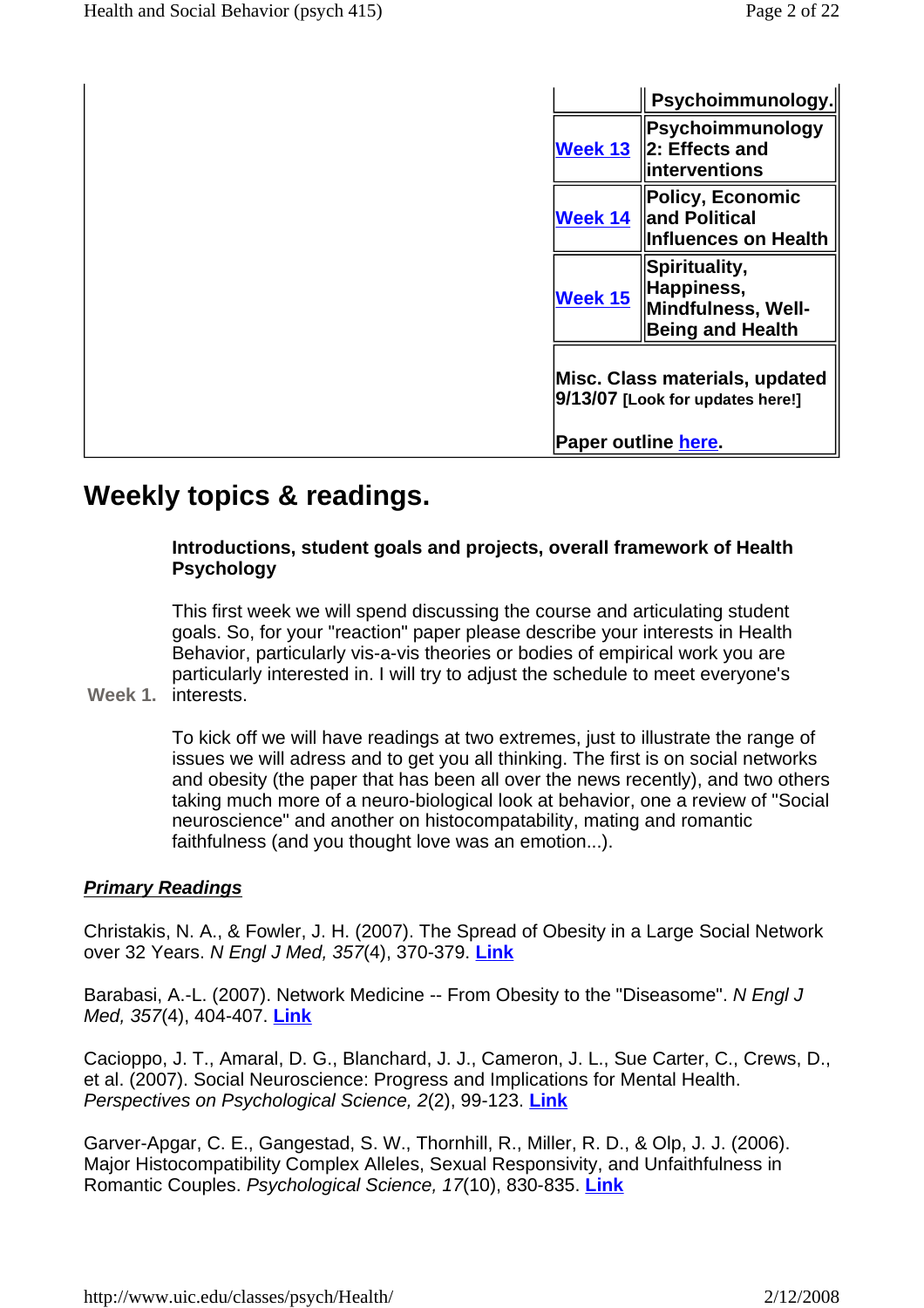#### **Discussion of grant proposal assignment. Overview of basic theories**

Defining the research phenomena

Contrast spaces, defining research questions, counterfactuals.

What is explained in social science: structural presuppositions in explanations, "counterfactuals" and explanations.

Decisions about research strategies: testing theories, using theory to test applications.

Week 2. Criteria for causation: covariation, changeability, etc. The importance of construct validity.

> Boundary conditions in research; the nature & importance of moderator effects in data & theory.

Non-linear models of social & behavioral change

The first two readings are pdf copies of Xerox copies – they may be a little difficult to read. Let me know if they are too rough. The first reading can be dense -- if you can put in some time on it, it is very rewarding. The White paper is a nice historical overview of concepts of "cause", whereas the Cook & Campbell paper is a nice fast read applying these concepts to psychology. Not here are structural modelling perspectives, which we can discuss in class.

#### **Primary Readings**

- Garfinkel, A. (1981). Forms of Explanation: Rethinking the Questions in Social Theory. Yale University Press, New Haven. Pp. 1-74. **Link**
- McGuire, W.J. (1983). A Contextualist theory of knowledge: Its implications for innovation and reform in psychological research. In L. Berkowitz (Ed.), Advances in Experimental Social Psychology, 16, 1-47, New York: Academic Press. **Link**
- White, P.A. (1990). Ideas About Causation in Philosophy and Psychology. Psychological Bulletin, 1990, Vol. 108, No. 1, 3-18. **Link**
- Cook, T.D. & Campbell, D.T. (1979). Quasi-experimentation: Design & Analysis Issues for Field Settings. Houghton Mifflin Co., Boston. Chapter 1, Causal inference and the language of experimentation, Pp. 1-36. **Link**

For a nice web- based overview go to: **http://en.wikipedia.org/wiki/Causality**

#### **Bonus Reading:**

A lot of university-based research pertenent to health is funded privately. The most conspicuous of this is drug research, although many other clinical trials are private funded. Pre-clinical and efficacy trials for a new medication can easily cost half a million dollars or more, so private industry is an important source of funding. However, this raises some serious reporting and validity issues. This piece from Atlantic is a nice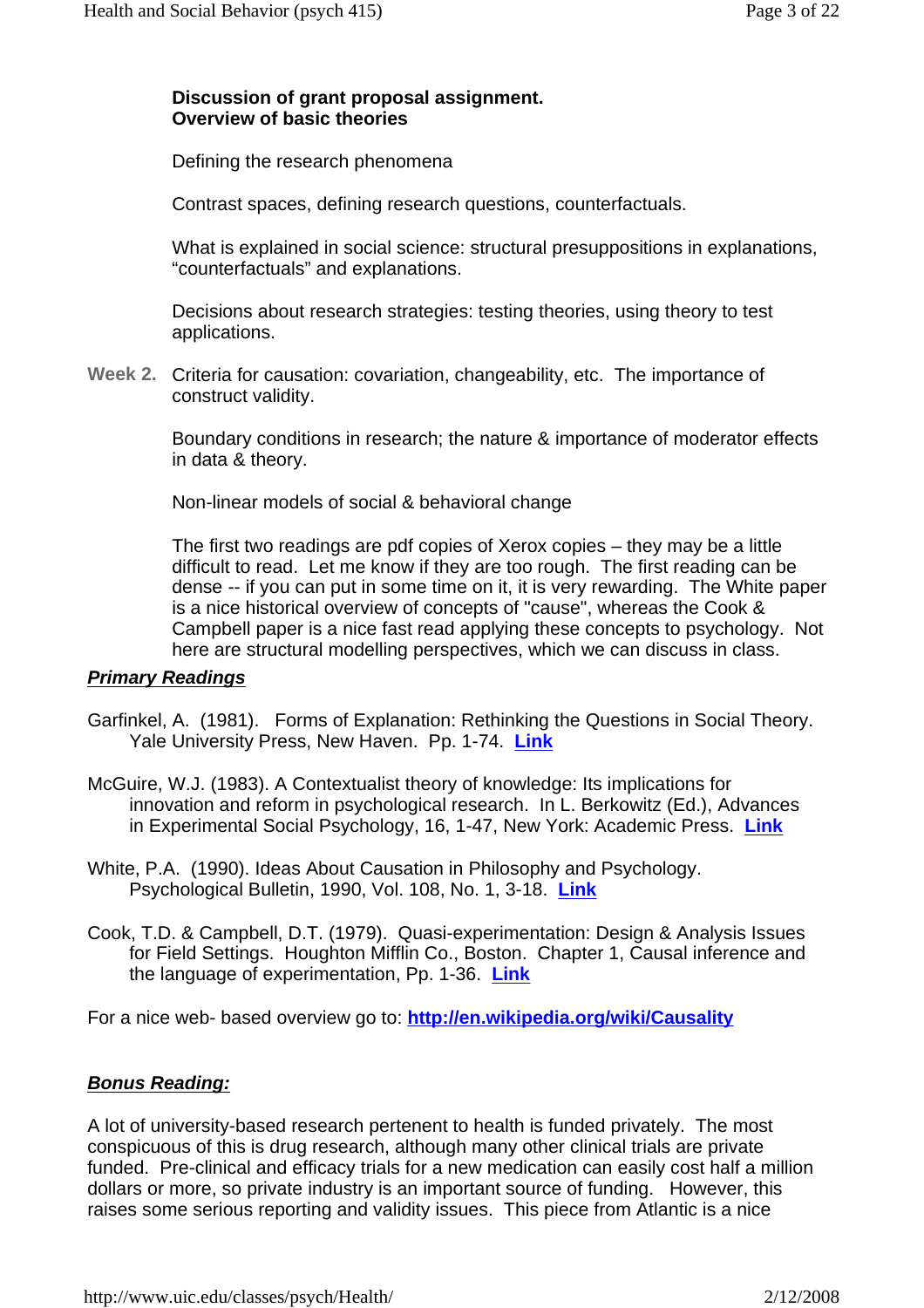overview.

Press, E. & Washburn, J. (2000). The Kept University. The Atlantic Monthly. Volume 285, No. 3; page 39-54. (On-line version; www.TheAtlantic.com/issues/2000/03/press.htm). **Link**

#### **2-pager assignment**

For each week I want a 1 to 2 page (double spaced, regular margins) thought paper. Use this as a spring board to make insightful points in class and impress your fellows. For this week see if you can apply some of the causality / contrast space / explanatory relatively concepts to your ongoing research. How have you struggled with defining your "contrast space" or articulating the "boundary conditions" of your research? Can you actually say what causes what in your specific research or in your field generally? Why is (or is not) this larger topic important in your area?.

## **Overview of Health behavior & behavioral medicine concepts**

These readings are a little dated but give good overviews of core concepts and models. We will do more "big picture" stuff as we go along, particularly on the

**Week 3.**  Psychosocial side. The Krantz article is limited to CHD, but gives a more recent look at core constructs.

> Theory-testing PowerPoint show **here**. Basic health models PowerPoint show **here**.

#### **Primary readings**

Breslow, L. (2004). Perspectives: The Third Revolution in Health. Annual Review of Public Health, Preface,Vol. 25, xii - xviii. **Link**

House, J.S., Landis, K.R., & Umberson, D (1988). Social relationships and health. Science, 241, 540-545. **Link**

Baum, A. & Posluszny, D.M. (1999). Health Psychology: Mapping Biobehavioral Contributions to Health and Illness. Annual Review of Psychology, 50, 137-163. **Link**

Krantz, D. S., & McCeney, M. K. (2002). Effects Of Psychological And Social Factors On Organic Disease: A Critical Assessment of Research on Coronary Heart Disease. Annual Review of Psychology, 53(1), 341-369. **Link**

## **Bonus Reading**

Does crime spread like an infectious disease? Could other "problem" behaviors such as smoking or unsafe sex? Equally important, is the spread of one of these problems nonlinear (unlike virtually all of our statistical models) such that a "flat" distribution suddenly takes off after some crucial threshold has been reached? We will address "diffusion" and norm models as we go, but here is a cute piece from the New Yorker on the Tipping Point. Gladwell, M. The Tipping Point. New Yorker. **Link**

## **2-pager assignment**

You class assignment will be a short version of a PHS research grant proposal. Begin thinking about your grant proposal topic and design; optimally you should take an active research interest and apply it directly to a core health behavior or health status (biomedical) outcome. Apply one of the models we discuss this week -- **be prepared to chat about it during class** so each of us can be discussing the actual applicability of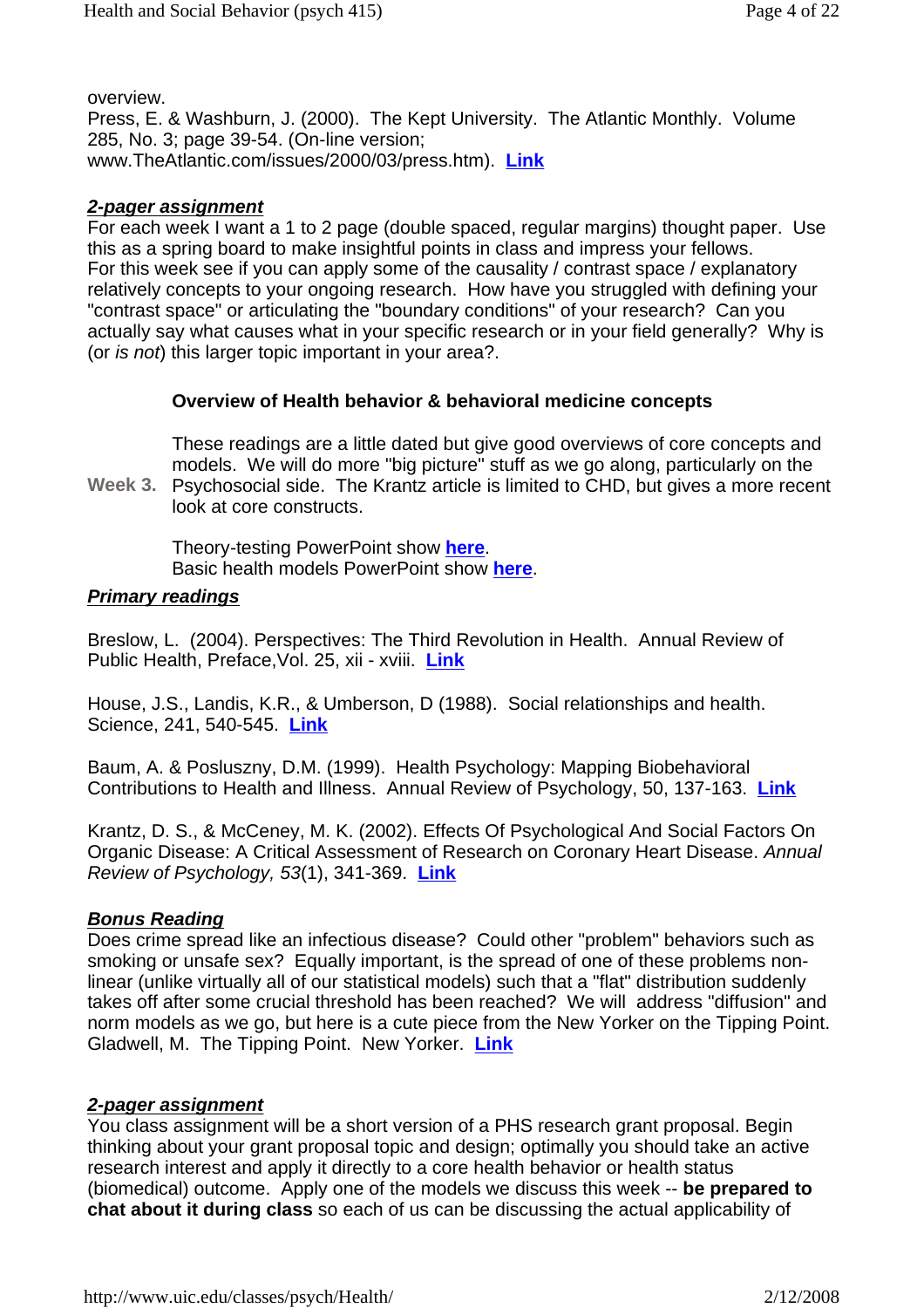these general models and findings

## **Basic attitude theory, self-regulation**

This is a fairly recent attitude overveiw by Ajzen, who wrote the granddaddy of attitude thoeries with Marty Fishbein at UIUC. We will spend a lot of time late on more sophisticated cognitive theories from Social Psychology, but this is a good review.

**Week 4.**

The Karoly paper is a little old but is still a nice overview of self-regulation, more from an information processing frame. There are also two more applied / descriptive papers.

#### **Primary readings**

Ajzen, I. (2001). Nature And Operation Of Attitudes. Annual Review of Psychology, 52(1), 27-58. **Link**

Karoly, P. (1993). Mechanisms of self-regulation: A systems view. Annual Review of Psychology, 44, 23-52. **Link**

Williams, G.C., Rodin, G.C., Ryan, R.M., Grolnick, W./S., & Deci, E.L. (1998). Autonomous regulation and long - term medication adherence in adult outpatients. Health Psychology, 17(3), 269-276. **Link**

Albarracin, D., Johnson, B. T., Fishbein, M., & Muellerleile, P. A. (2001). Theories of reasoned action and planned behavior as models of condom use: A meta-analysis. Psychological Bulletin, 127(1), 142-161.**Link**

#### **Bonus Reading**

This paper is not really about attitiudes or norms per se. (a key component of the Fishbein model is social norms), although I guess I could make a linkage between cultural norms, sexual attitudes, and lax self-reglation in key environments. Anyway, this is an excellent piece on the "down low" phenomenon among African-American men who have sex with men. Just to spice up your week... **Link**

#### **2-pager assignment**

Attitude theory is in fact one important perspective on self-regulation; it assumes that these consciously available, fairly rational constructs directly guide our behavior within the specific situations they pertain to. Azjen adds some perspective from Efficacy and related theories, suggesting that simple "here is what I should do" judgements may not be the whole story. Karoly and others of course go well beyond this. What is your take on the utility of these different theories in the health area you are most interested, and why? (Of course, any intelligent alternative 2-pager topic is just fine...).

#### **More on self-regulation, plus Self-Efficacy and the Health Belief model.**

This week we have a good self-regulation overview by Carver & Scheier. This is a little redundant with the Karoly paper, but is more comprehensible. They also provide a brief overview of Robin Vallacher's Action Identification theory, Gray's approach-avoidance framework, and some non-linear models. Also in the general self-regulation frame is Bandura's paper on self-efficacy and health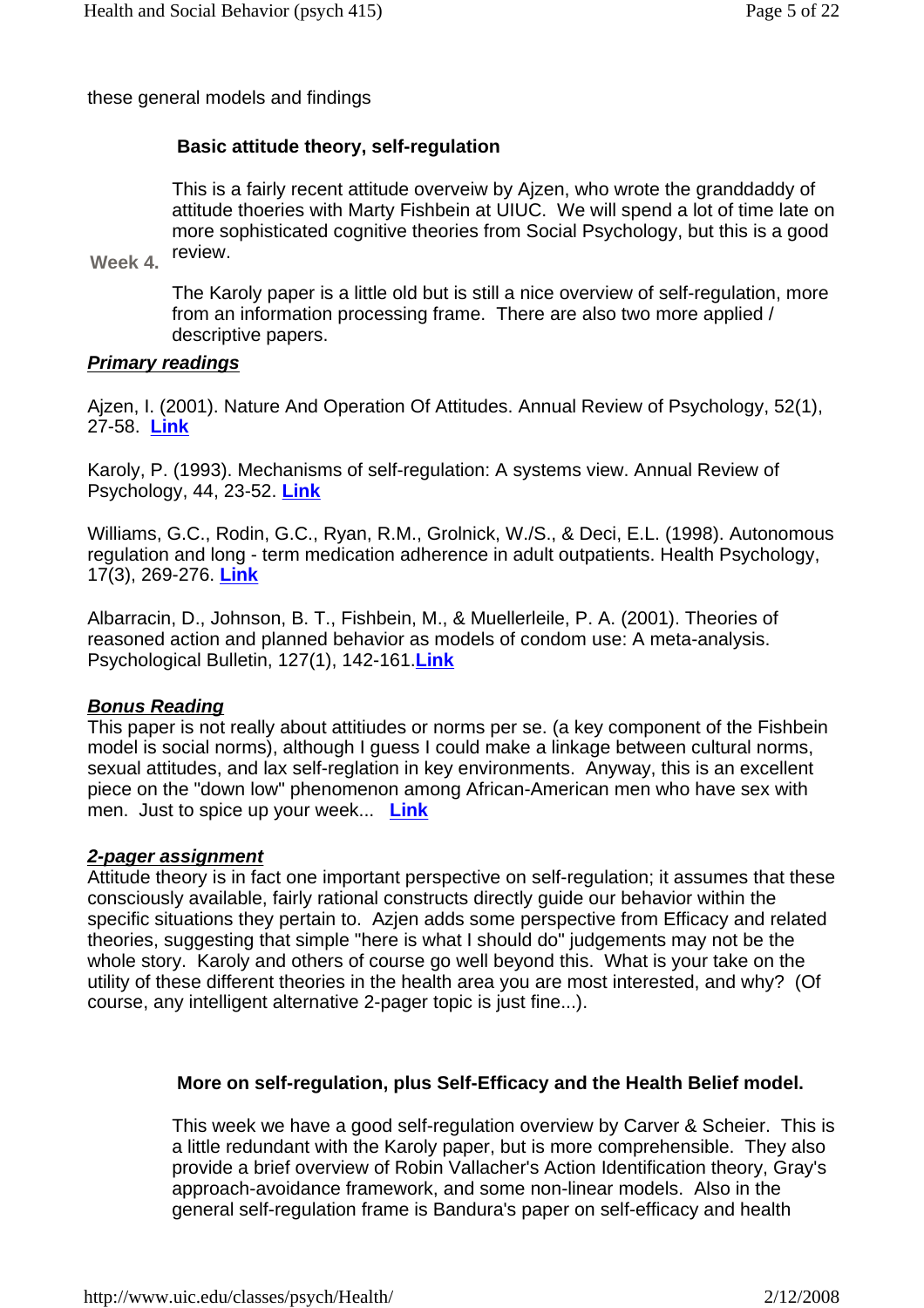behavior. This is dated but represents a nice overview of his perspective, plus some nice health data. The bonus paper is a monster chapter by Bandura giving his Sermon from the Mount on how all of behavior works. The Health Belief paper is a big bird's-eye-view discussion that could be more critical but provides a nice overview.

Week 5. We will return briefly to the Karoly paper at the beginning of class to finish that off, then get to Carver. After the break we can do Bandura and Health Belief. If we do not get through the Health Belief model we will pick it up next week, when we cover a other social-psychology infused health behavior models. These files are large -- particularly the bonus paper.

## **Primary readings**

Carver, C.S. & Scheier, M.F. (2000). On the structure of behavioral self-regulation. In: M. Boekaerts, P. Pintrich & M. Zeidner (Eds)., Handbook on Self-Regulation. New York: Academic Press. Pp. 41-84. **Link**

Bandura, A. (1991). Self-efficacy Mechanism in Physiological Activation and Health-Promoting Behavior. In J. Madden (Ed.), Neurobiology of Learning, Emotion, and Affect. New York: Raven, Pp. 229-269. **Link**

Strecher, V.J., Cahampion, V.L. & Rosenstock, I.M. (1997). The health belief model and health behavior. In D.S. Gochman (Ed.), Handbook of Health Behavior Research I: Personal and Social Determinants. New York, Plenum, Pp. 71-91.**Link**

#### **Bonus Reading**

Bandura, A. (1991). Self-regulation of motivation through anticipatory and self-reactive mechanisms. In R.A. Dienstbier (Ed.), Perspectives on Motivation: Nebraska Symposium on Motivation. Vol. 38, Pp. 69-164. Lincoln: University of Nebraska Press. **Link**

#### **2-pager assignment**

With Karoly and Carver & Scheier and, to some extent, Bandura we are getting into the real cognitive-social guts of self-regulation. We will get more applied as me move along. For now, think of your health research interests from the perspective of more basic mechanisms; what core cognitive processes may underlie whatever phenomenon you are addressing. Extra points if you can apply Chaos theory or another sexy non-linear model! As usual, any intelligent alternative topic is just fine....

#### **General Social-Cognitive / Affective Models: Cognitive representations of health and illness, Protection Motivation Theory, Miller's "C-SHIP" model.**

**Week 6.**  This week we review three perspectives on how people respond to potential health threats. Like the Health Belief Model, Cognitive Representations of Health is less a bounded "theory" than a more general orientation toward understanding health vis-à-vis "thinking about how people think". Rogers and others purport to "test" Protection Motivation as a bounded theory, although it really just marries self-efficacy or perceived control to perceived vulnerability. Miller ties many of these perspectives together in her general C-SHIP model. Miller's model is not testable per se, nor has it remained in the literature as a specific theory of health behavior. However, this (somewhat poorly written … sorry!) review does summarize many perspectives, and provides a strong and interesting role for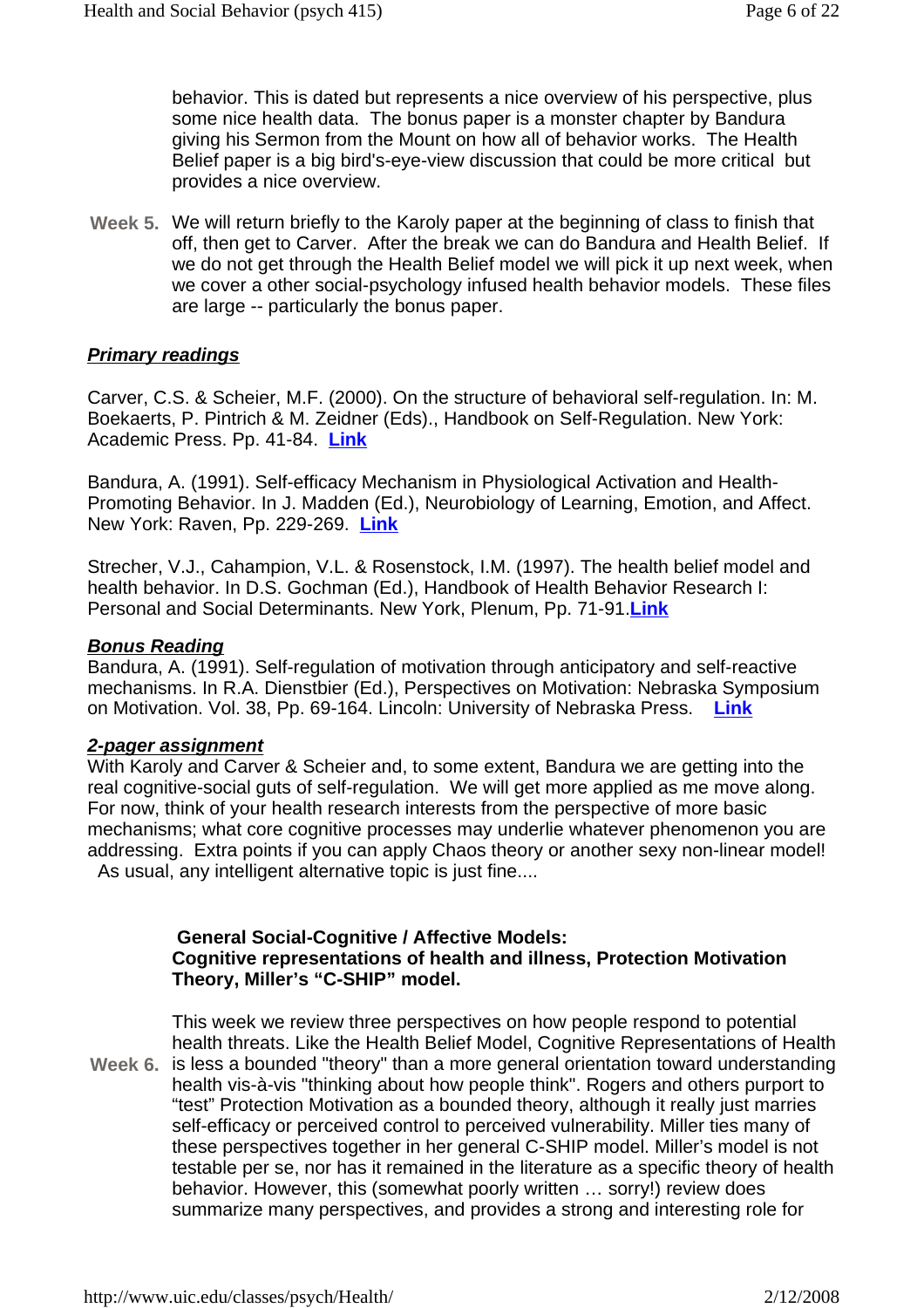negative affect in the health behavior process.

Your (short!!) bonus paper questions whether any of these social-cognitive models are really testable per se., with a reply by Ajzen..

#### **Primary readings**

Wu, Y., Stanton, B. F., Li, X., Galbraith, J., & Cole, M. L. (2005). Protection Motivation Theory and Adolescent Drug Trafficking: Relationship Between Health Motivation and Longitudinal Risk Involvement. Journal of Pediatric Psychology, 30(2), 127-137. **Link**

Sturges, J.W. & Rogers, R.W. (1996). Preventive health psychology from a developmental perspective: An extension of protection motivation theory. Health Psychology, 15(3), 158-166. **Link**

Lau, R. (1997). Cognitive representations of health and illness. In: D.S. Gochman (ed.), Handbook of Health Behavior Research I. Plenum, New York, Pp. 41 - 67. **Link**

Benyamini, Y., Gozlan, M., & Kokia, E. (2004). On the self-regulation of a health threat: Cognitions, coping, and emotions among women undergoing treatment for infertility. Cognitive Therapy & Research, 28(5), 577-592. **Link**

Miller, S.M., Shoda, Y., & Hurley, K. (1996). Applying cognitive-social theory to healthprotective behavior: Breast self-examination in cancer screening. Psychological Bulletin, 119(1), 70-94. **Link**

#### **Bonus Reading**

Ogden, J. (2003). Some problems with social cognition models: A pragmatic and conceptual analysis. Health Psychology, 22(4), 424-428. **Link**

Ajzen, I., & Fishbein, M. (2004). Questions Raised by a Reasoned Action Approach: Comment on Ogden (2003). Health Psychology, 23(4), 431-434. **Link**

#### **2-pager assignment**

The usual -- see what you can apply here, or just give me some intelligent comments that you can use to sound smart in class. Of some interest -- to me at any rate -- is the integration of affect with these other models. Use your 2-pager to speculate or to move toward real hypotheses...

#### **Judgments of vulnerability: Perceived threat, motivated risk perception, realistic & unrealistic optimism.**

Perceived vulnerability to a health threat is central to protective or risk behavior. How and when we make such judgments is a core question. We will read Neil Weinstein's basic perspective on optimistic bias in risk perceptions, plus two empirical articles that illustrate these effects. Then read Janet Talor's classic discussion of how optimism – realistic or otherwise – may in fact underlie positive mental health and coping. Following are two papers demonstrating how individual differences in optimism may in fact not only affect coping, but more direct measures of health.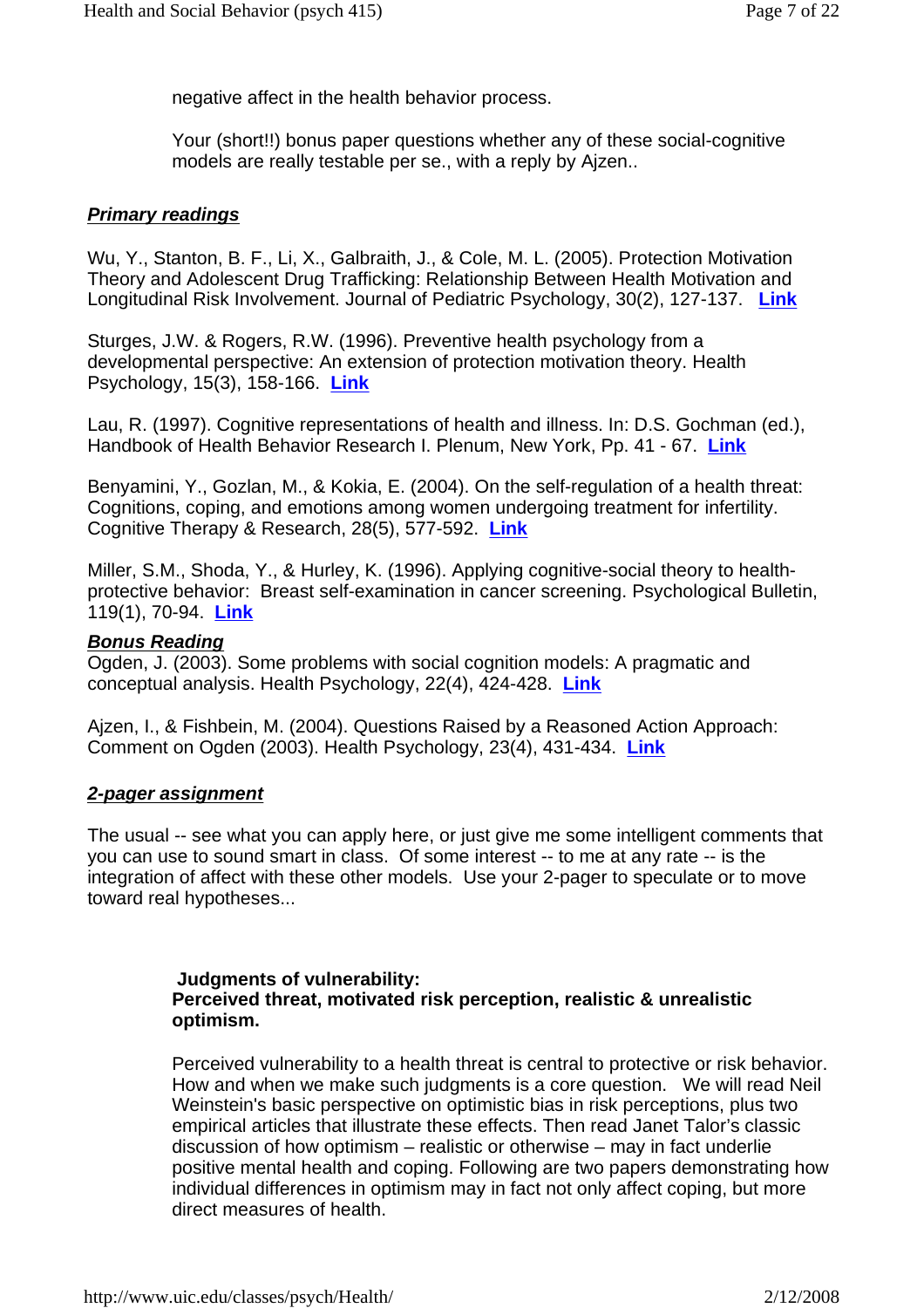**Week 7.** 

The bonus paper, which I recommend you wade through, is from an excellent book by Kahneman, Slovic and Tversky on cognitive heuristics. Tversky went on to win a Nobel prize for this work as it applied to Economics. This chapter summarizes many of their concepts as they apply to risk perceptions. For those interested in optimism I have included a bonus paper addressing whether "optimism - pessimism" actually has construct validity, or is simply a variant on neuroticism or negative – positive affectivity.

Most of these articles are short, so do not be put off by the raw number.

#### **Primary Readings**

Weinstein, N. (1989) Optimistic Biases about Personal Risks. Science, New Series, 246 (4935),1232-1233. **Link**

Weinstein, N.D. (1980) Unrealistic optimism about future life events. Journal of Personality and Social Psychology, 39, 806-820. **Link**

Arnett, J. J. (2000). Optimistic bias in adolescent and adult smokers and nonsmokers. Addictive Behaviors, 25(4), 625-632. **Link**

Blanton, H., & Gerrard, M. (1997). Effect of sexual motivation on men's risk perception for sexually transmitted disease: There must be 50 ways to justify a lover. Health Psychology, 16(4), 374-379. **Link**

Taylor, S. & Brown, J.D. (1988). Illusion and well-being: A social psychological perspective on mental health. Psychological Bulletin, 103(2), 193-210. **Link**

Raikkonen, K., Matthews, K. A., Flory, J. D., Owens, J. F., & Gump, B. B. (1999). Effects of optimism, pessimism, and trait anxiety on ambulatory blood pressure and mood during everyday life. Journal of Personality & Social Psychology, 76(1), 104-113. **Link**

Segerstrom, S. C., Taylor, S. E., Kemeny, M. E., & Fahey, J. L. (1998). Optimism is associated with mood, coping and immune change in response to stress. Journal of Personality & Social Psychology, 74(6), 1646-1655. **Link**

## **Bonus Readings**

Slovic, P., Fishhoff, B. & Lichtenstein, S. (1982). Facts versus fears: Understanding perceived risk. In: D. Kahneman, P. Slovic & A. Tversky (Eds.), Judgment Under Uncertainty: Heuristics and Biases. Cambridge, Cambridge University Press, 1982.**Link**

Smith, T. W., Pope, M. K., Rhodewalt, F., & Poulton, J. L. (1989). Optimism, neuroticism, coping, and symptom reports: An alternative interpretation of the Life Orientation Test. Journal of Personality & Social Psychology, 56(4), 640-648. **Link**

## **2-pager assignment**

The usual -- see what you can apply here, or just give me some intelligent comments that you can use to sound smart in class.

## **Some out of the blue bonus readings on science and empiricism in modern life**

After Harry Frankfort wrote the essay **On Bullshit** it made its way onto the web, and subsequent semi-fame. He has recently expanded it into a book-length treatment. He makes a vital distinction between lying and "bullshit". In his view lying reflects a respect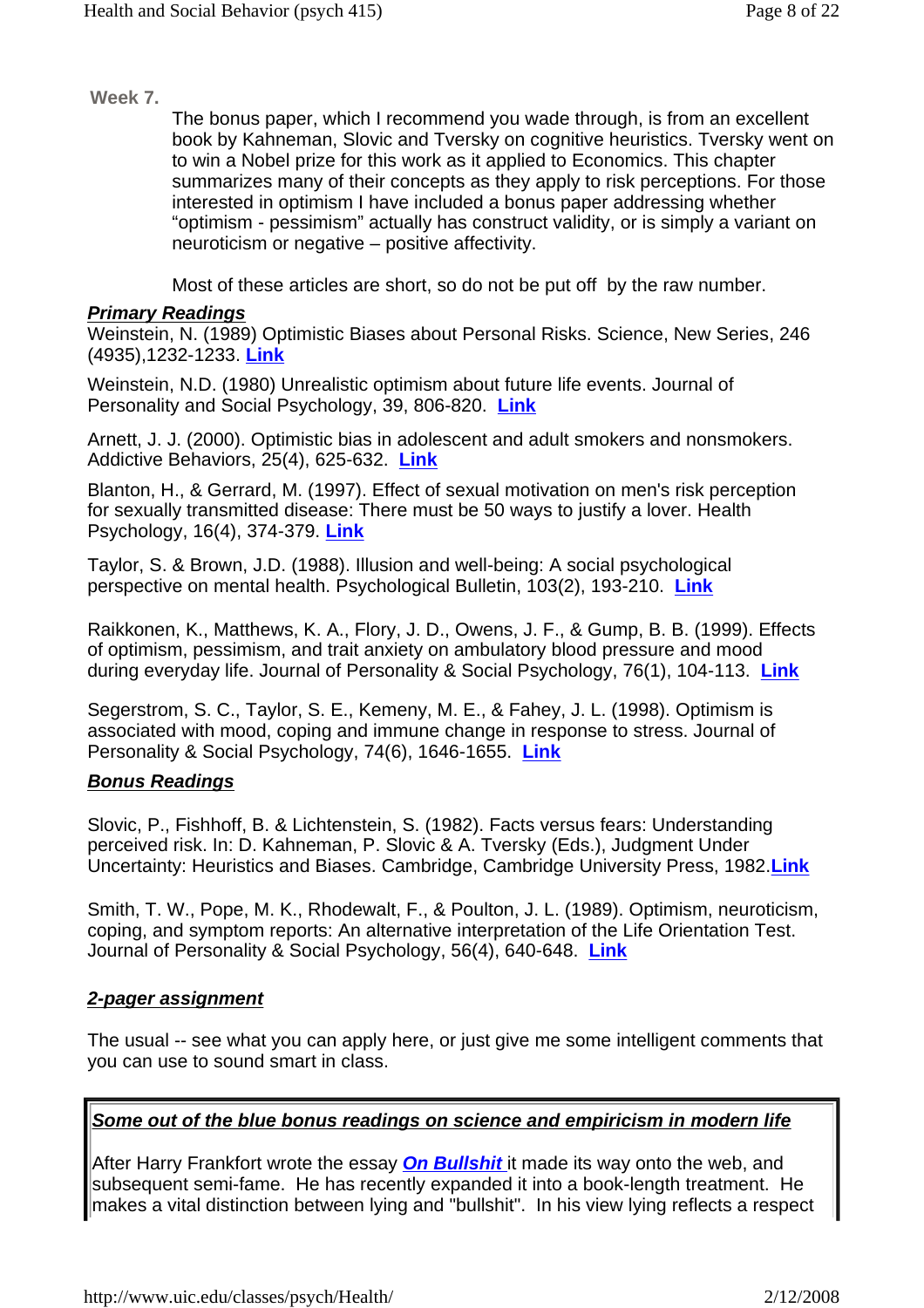for and knowledge of the truth (or at least a possible truth), despite a conscious decision to make a contrary statement. He describes bullshit as a simple disregard for the actual or even potential truth value of a statement, or perhaps even a belief that there is no such thing as "truth". For Frankfort bullshit is a situation where sincerity or personal conviction outweighs or even replaces any concern about the factual basis of statements. The application to current social and political discourse is obvious.

I am also enclosing a nice piece from the New Yorker by Allen Orr on **Why Intelligent Design Isn't.** FYI and edification.

## **Self-awareness, "Automaticity", and Cognitive Escape.**

This week we review still more basic cognitive-social processes, here the larger phenomenon of self-awareness. As you have noted, most models we have discussed assume that people "know what they are doing" and make conscious decisions about behavior. That assumption may not always hold. Karoly several weeks ago and Bargh here notes that much of behavior is relatively "mindless" (that is, "automatic" rather than "controlled"). Automatic cognitive behavior (such as lexical processing, generative grammar, etc.) is dramatically more efficient: imagine if you had to consciously parse each sentence you recognize or speak. The same may be the case for much of our self-regulatory

**Week 8.**  behavior.

Of course there may be times when being "mindful" of our behavior and its consequences is actually aversive, and we are motivated to escape selfawareness. Heatherton's semi-classic article reviews this, as does my humble entry in the HIV area. Christensen has two papers describing both selfawareness as it varies by symptom levels, and a self-awareness intervention.

Bonus: A cute paper by our own Len Newman, plus a larger review by Bargh for those interested in further readings.

#### **Primary readings**

Bargh, J. A. and T. L. Chartrand (1999). "The unbearable automaticity of being." American Psychologist 54(7): 462-479. **Link**

Heatherton, T.F. & Baumeister, R.F. (1991). Binge eating as escape from selfawareness. Psychological Bulletin, 110(1), 86-108. **Link**

McKirnan, D.J., Ostrow, D., & Hope, B. (1996). Sex, drugs and escape: A psychological model of HIV-risk sexual behaviors. AIDS Care, 8(6), 655-669. **Link**

Christensen, A. J., P. J. Moran, et al. (2002). "Effect of a behavioral self-regulation intervention on patient adherence in hemodialysis." Health Psychology 21(4): 393-397. **Link**

Christensen, A. J., J. S. Wiebe, et al. (1996). "Body consciousness, illness-related impairment, and patient adherence in hemodialysis." Journal of Consulting and Clinical Psychology 64(1): 147-152. **Link**

## **Bonus Reading**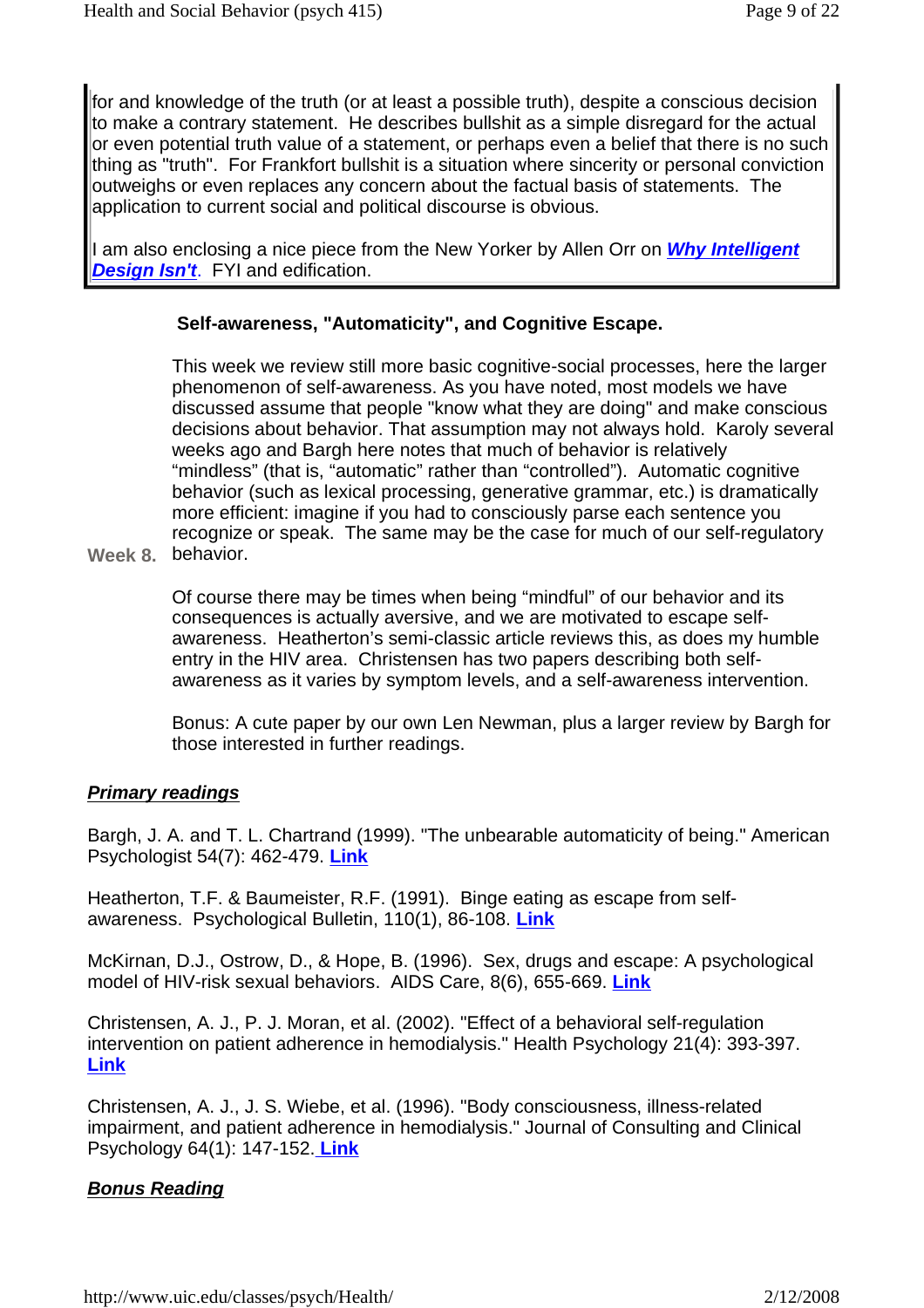Newman, L. & Bausmeister, R. (1996). Toward and explanation of the UFO abduction phenomenon: Hypnotic elaboration, extraterrestrial sadomasochism, and spurious memories. Psychological Inquiry, 7(2), 99-126. **Link**

Bargh, J. A. and M. J. Ferguson (2000). "Beyond behaviorism: On the automaticity of higher mental processes." Psychological Bulletin 126(6): 925-945. **Link**

#### **2-pager assignment**

The usual -- see what you can apply here, or just give me some intelligent comments that you can use to sound smart in class. **Let's begin moving these Rx papers toward real, testable hypotheses!!** Apply these concepts to something other than what you already know a lot about, or spin off some new aspect of your area to address.

## **Two out of the blue bonus readings on evolutionary perspectives.**

The cognitive-social perspective is a little dyspeptic toward the role of cognition in health behavior. Cognitions are biased, illusory, or simply irrelevant since so much of behavior is automatic anyway. When a topic is difficult we may want to escape from what selfawareness we do have. This gets even worse in an evolutionary frame, where the core assumption is that many key behaviors -- mate selection, social organization, eating behaviors – are governed by naturally selected brain mechanisms that operate wholly outside of conscious awareness. This assumption has been important to those who stress the continuity of humans and other primates, and therefore assign no special status to the distinctive human characteristics of reflexive consciousness and verbal behavior. **Bering & Shackelford** counter this trend with interesting discussion of the possible role of human consciousness as a causal factor in evolution. Take a look at this if you need some reassurance that "mind" may still be important. I am including an Annual Review paper by **Caporael** that provides a general overview of evolutionary theories applied to Psychology, FYI.

In applying evolutionary theories more directly to health I am including a Darwinian view of stress reactions I found very interesting by **Korte**. He argues that most species divide into "Hawks" and Doves", each of which represents a coherent approach to coping with adversity (environmental pressure, feeding…), and each of which has distinctive consequences for stress responses and physical health. This gets a little far afield from our discussion of social cognition (it reviews animal research and falls into the "unconscious evolutionary mechanism" camp), but is a very interesting read on possibly naturally selected stress responses.

Bering, J. M., & Shackelford, T. K. (2004). The Causal Role of Consciousness: A Conceptual Addendum to Human Evolutionary Psychology. Review of General Psychology, 8(4), 227-248.

Caporael, L. R. (2001). Evolutionary psychology: Toward a unifying theory and a hybrid science. Annual Review of Psychology Vol 52 2001, 607-628. http://psych annualreviews org/.

Korte, S., Koolhaas, J. M., Wingfield, J. C., & McEwen, B. S. (2005). The Darwinian concept of stress: Benefits of allostasis and costs of allostatic load and the trade-offs in health and disease. Neuroscience & Biobehavioral Reviews, 29(1), 3-38.

#### **Week 9. Class cancelled this week.**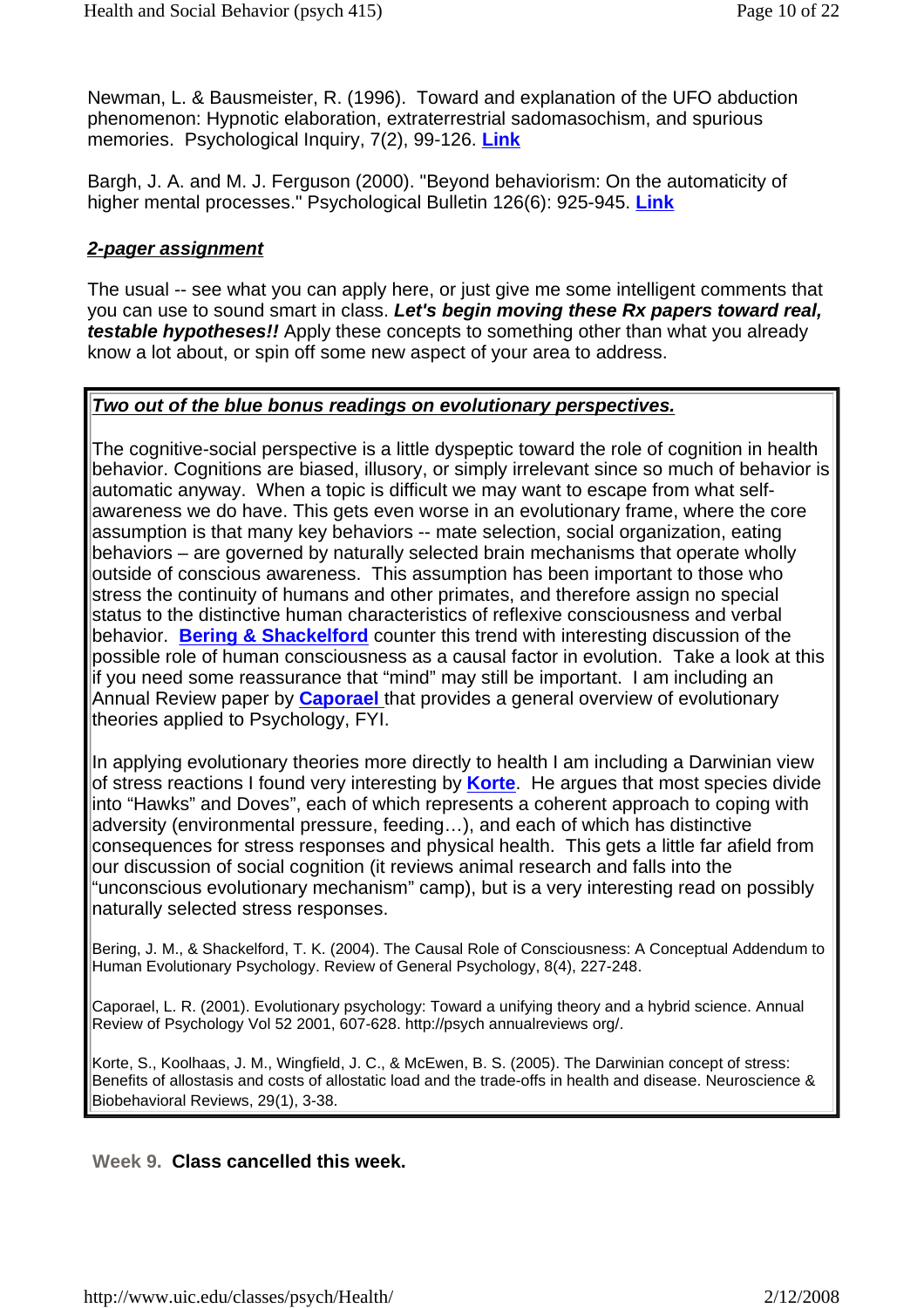## **Socio-economic Status and Health.**

This week we begin discussing SES and health. Two readings by Nancy Adler describe and explore the famous gradient between SES and health: health increases with every increment in wealth, not just at levels above poverty. Adler describes several potential explanations for this.

**Week 10**.

Gallo and Matthews discuss the role of negative emotions as a possible mechanism for SES - Health effects. Later on we will see that negative affect has direct immune consequences, making this link all the more plausible. Finally, Shelly Taylor describes mechanisms whereby environmental events (work, family, stress, etc.) may influence health. Take a look at her discussion of "allostatic load": it represents a core construct in this area.

## **Primary readings**

Adler, N. E., Boyce, T., Chesney, M. A., Cohen, S., & et al. (1994). Socioeconomic status and health: The challenge of the gradient. American Psychologist, 49(1), 15-24. **Link**

Adler, N. E., & Snibbe, A. C. (2003). The role of psychosocial processes in explaining the gradient between socioeconomic status and health. Current Directions in Psychological Science, 12(4), 119-123. **Link**

Gallo, L. C., & Matthews, K. A. (2003). Understanding the association between socioeconomic status and physical health: Do negative emotions play a role? Psychological Bulletin, 129(1), 10-51. **Link**

Taylor, S. E., Repetti, R. L., & Seeman, T. (1997). HEALTH PSYCHOLOGY: What is an Unhealthy Environment and How Does It Get Under the Skin? Annual Review of Psychology, 48(1), 411-447. **Link**

## **SES, Race and Health.**

This week we continue our discussion of SES and health; we will go over the papers from last week, and compliment them with two papers on race and health. As is obvious, race and SES overlap a lot, so you will see a lot of similarity in discussions.

I am including a number NY Times articles addressing the larger issues of SES, race and health. NYT has published a good number of interesting and well researched articles on social class and health – they have been a national leader in the MSM (Main Stream Media) in raising this issue. "Class in

**Week 11.** America" (the NYT article by Scott) has links to an excellent series on social class (let me know if there are problems with these links). A piece in the APS Observer discusses health consequences of increasing SES stratification in the U.S. The Observer article references a piece by Paul Krugman from NYT: I am including that as well.

> Finally, some bonus papers. I am including two related pieces from NEJM on the attempt by the Bush administration to ignore SES and racial Disparities in health, by altering a DHHS report in 2004. I have one paper on stress and the metabolic syndrome, since we spent so much time talking about it this week, and a paper by Evans discussing environmental toxins and health in povertyprone areas.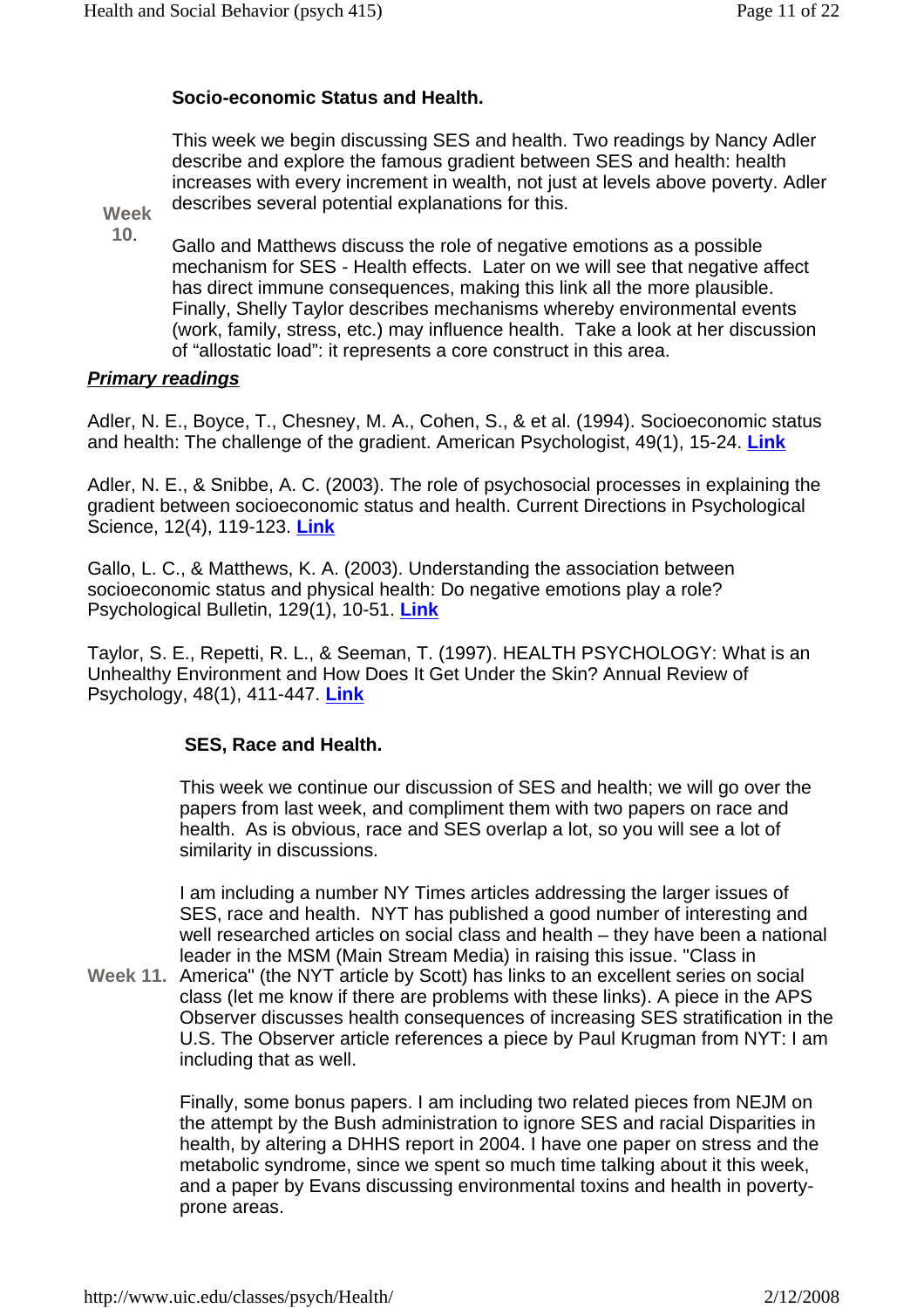## **Primary readings**

Krieger, N. (2003). "Does racism harm health? Did child abuse exist before 1962? On explicit questions, critical science, and current controversies: An ecosocial perspective." American Journal of Public Health 93(2): 194-199. **Link**

LaVeist, T. A. (2005). Disentangling Race and Socioeconomic Status: A Key to Understanding Health Inequalities. Journal of Urban Health, 82, iii26-iii34. **Link**.

Hébert, R. (2003). In Sickness or in Wealth: Cognitive responses to stress link socioeconomic status and incidence of disease. APS Observer, 16(11). **Link**

Krugman, P. (2002, 10/20/2002). For Richer. The New York Times. **Link**

Scott, J. (2005, 5/16/2005). Life at the Top in America Isn't Just Better, It's Longer. The New York Times. **Link**

Epstein, H. (2003, 10/12/2003). GHETTO MIASMA; Enough To Make You Sick? The New York Times. **Link**

Gonzalez, D. (2005, 1/25/2005). Paying a Price for Doughnuts, Burgers and Pizza. The New York Times. **Link**.

#### **Bonus Readings**

Rosmond, R. (2005). "Role of stress in the pathogenesis of the metabolic syndrome." Psychoneuroendocrinology 30(1): 1-10. **Link**

Evans, G.W. & Kantrowitz, E. (2002). Socioeconomic Status and Health: The Potential Role of Environmental Risk Exposure. Annual Review of Public Health, 23, 303-331. **Link**

Bloche, M. G. (2004). Health Care Disparities — Science, Politics, and Race. New England Journal of Medicine, 350, 1568-1570. **Link**Steinbrook, R. (2004). Disparities in Health Care — From Politics to Policy. New England Journal of Medicine, 350, 1486- 1488. **Link**

#### **2-pager assignment**

The usual; try to apply all this to your stuff.

## **Psychoimmunology.**

This week we begin Psychoimmunology. The real details of the immune system go well beyond the scope of this course. However, several of these papers provide brief overviews, and an overview from National Institute of Infectious and Allergic Diseases is given below.

The Kiecolt-Glaser Annual Review chapter is a good review from a more psychological perspective. They have a lot of interesting work in this area – do an APA search for them for other interesting articles on immune functioning in response to social stresses, marital conflict, etc.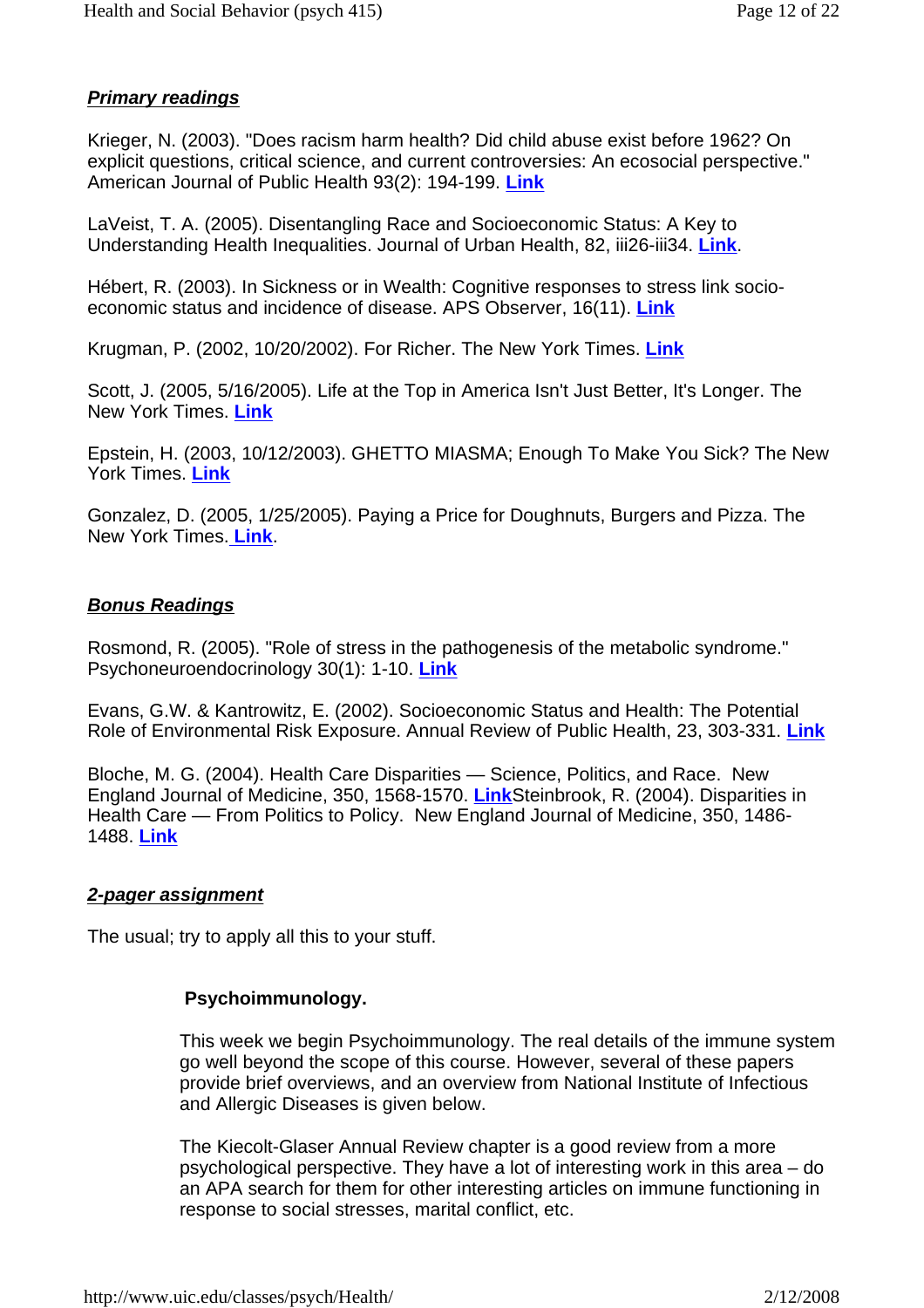Segerstrom – whose paper on optimism and blood pressure we read earlier – here has a review and meta-analysis of stress and immune function. Kop's shorter piece follows this with a more specific focus on depression, immune function and CHD. Finally, Suinn discusses the "terrible twos" – anxiety and anger – in terms of immune function, disease outcomes, and mental health and behavior.

Week 12 You have two excellent bonus articles. The paper by Ader reviews his and others' work on classical conditioning processes in immune function. This is really interesting work that he compliments with a more detailed discussion of immunology and stress responses. Ader is one of the key figures in this area (as is this paper), so it is work working through. The McDade paper is from Anthropology, where there has been considerable interest and good work on larger ecological processes in health and the distribution of disease.

**Here is a brief overview of the immune system from NIAID:** NIAID. (2003). The Immune System. NIAID Internet, from **www.niaid.nih.gov/publications/immune/the\_immune\_system.pdf** . **Link Primary readings**

Kiecolt-Glaser, J. K., McGuire, L., Robles, T. F., & Glaser, R. EMOTIONS, MORBIDITY, AND MORTALITY: New Perspectives from Psychoneuroimmunology. (2002). Annual Review of Psychology, 53(1), 83-107. **Link**.

Segerstrom, S. C., & Miller, G. E. (2004). Psychological Stress and the Human Immune System: A Meta-Analytic Study of 30 Years of Inquiry. Psychological Bulletin, 130(4), 601- 630. **Link**.

Kop, W. J., & Gottdiener, J. S. (2005). The Role of Immune System Parameters in the Relationship Between Depression and Coronary Artery Disease. Psychosomatic Medicine, 67(Suppl1), S37-S41. **Link**.

Suinn, R. M. (2001). The terrible twos--anger and anxiety: Hazardous to your health. American Psychologist, 56(1), 27-36. **Link**.

#### **Bonus Readings**

Ader, R., & Cohen, N. Psychoneuroimmunology: Conditioning and Stress. (1993). Annual Review of Psychology, 44(1), 53-85. **Link**

McDade, T. W. (2005). The Ecologies Of Human Immune Function. Annual Review of Anthropology, 34(1), 495-521. **Link**

#### **2-pager assignment**

Move on grant proposals. Get very concrete and specific about aims, general significance and basic methods. Keep it simple, but innovative -- emphasize outcomes or predictors that differ from what you are already doing, and that clearly emphasize basic health variables.

## **Psychoimmunology 2**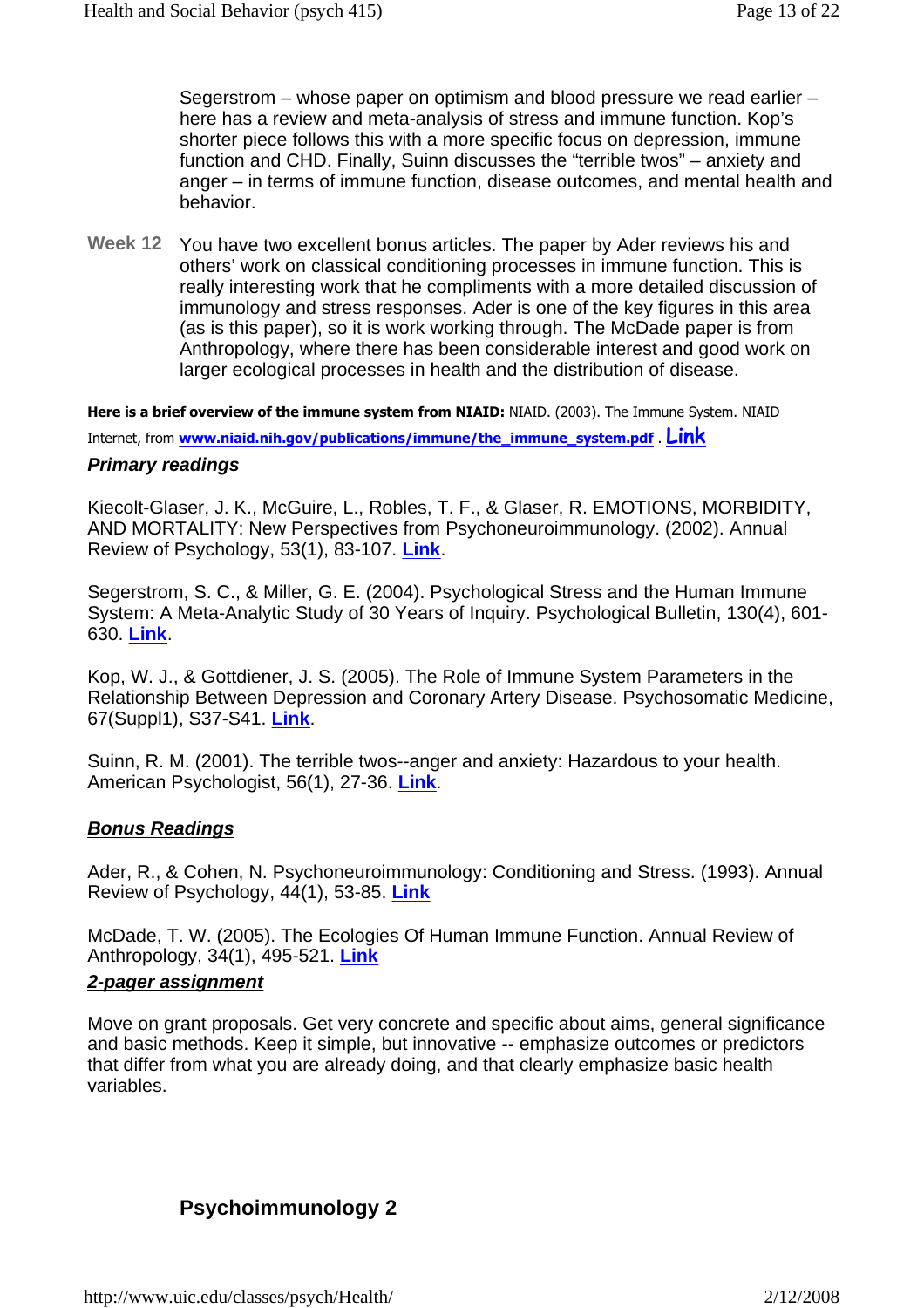This week we consider some variables we addressed in the early part of the course. I am biasing these toward actual experimental demonstrations of psychological effects on immunity, particularly interventions. Most of these papers are short, so please stay with them!To no surprise the self-efficacy people weigh in here: Wiedenfeld shows that enhancing self-efficacy among phobics has immuno-enhancing properties. Strauman takes Tory Higgin's model of ideal-real self discrepancy and shows it to have effects on NK counts. Thus, feeling enhanced control over one's behavior or affective responses increases immunocompetence, whereas feeling further from your ideal self has the opposite effect.

Petrie uses Pennebaker's model of written emotional expression to show that thought suppression (or, conversely, the expression of trauma-related thoughts) has significant health and immune effects. I have included a short

**Week 13.**  bonus paper addressing this paradigm among HIV patients, and a metaanalyses describing the Pennebaker paradigm vis-à-vis health outcomes.

> Miller provides a larger meta-analysis of psychological interventions for immune functioning. Here intervention effect sizes are less large than individual reports may lead one to expect, but generally interventions work.I am including a short mechanism paper by Robles; it can get technical but stay with it. They argue that the effect of chronic stress on immune functioning and disease is mediated by an increase in proinflammatory cytokines, particularly Interlukin-6, which itself is immuno-suppressant. Conversely, an experimental increase in IL-6 induces depression in lab animals: depression and immune functioning have bidirectional effects. Finally, stress-induced increases in cytokines may "sensitize" the animal, such that the cytokine -> HPA / immune cascade occurs at lower and lower thresholds. I have two bonus papers addressing this that are well worth wading through.

## **Primary readings**

Wiedenfeld, S. A., O'Leary, A., Bandura, A., Brown, S., & et al. (1990). Impact of perceived self-efficacy in coping with stressors on components of the immune system. Journal of Personality and Social Psychology, 59(5), 1082-1094. **Link**

Strauman, T. J., Lemieux, A. M., & Coe, C. L. (1993). Self-discrepancy and natural killer cell activity: Immunological consequences of negative self-evaluation. Journal of Personality and Social Psychology, 64(6), 1042-1052. **Link**

Petrie, K. J., Booth, R. J., & Pennebaker, J. W. (1998). The immunological effects of thought suppression. Journal of Personality and Social Psychology, 75(5), 1264-1272. **Link**

Miller, G. E., & Cohen, S. (2001). Psychological interventions and the immune system: A meta-analytic review and critique. Health Psychology, 20(1), 47-63. **Link**

Robles, T. F., Glaser, R., Kiecolt-Glaser, J. K. (2005). Out of Balance: A New Look at Chronic Stress, Depression, and Immunity. Current Directions in Psychological Science, 14(2), 111-115. **Link**

## **Bonus Readings**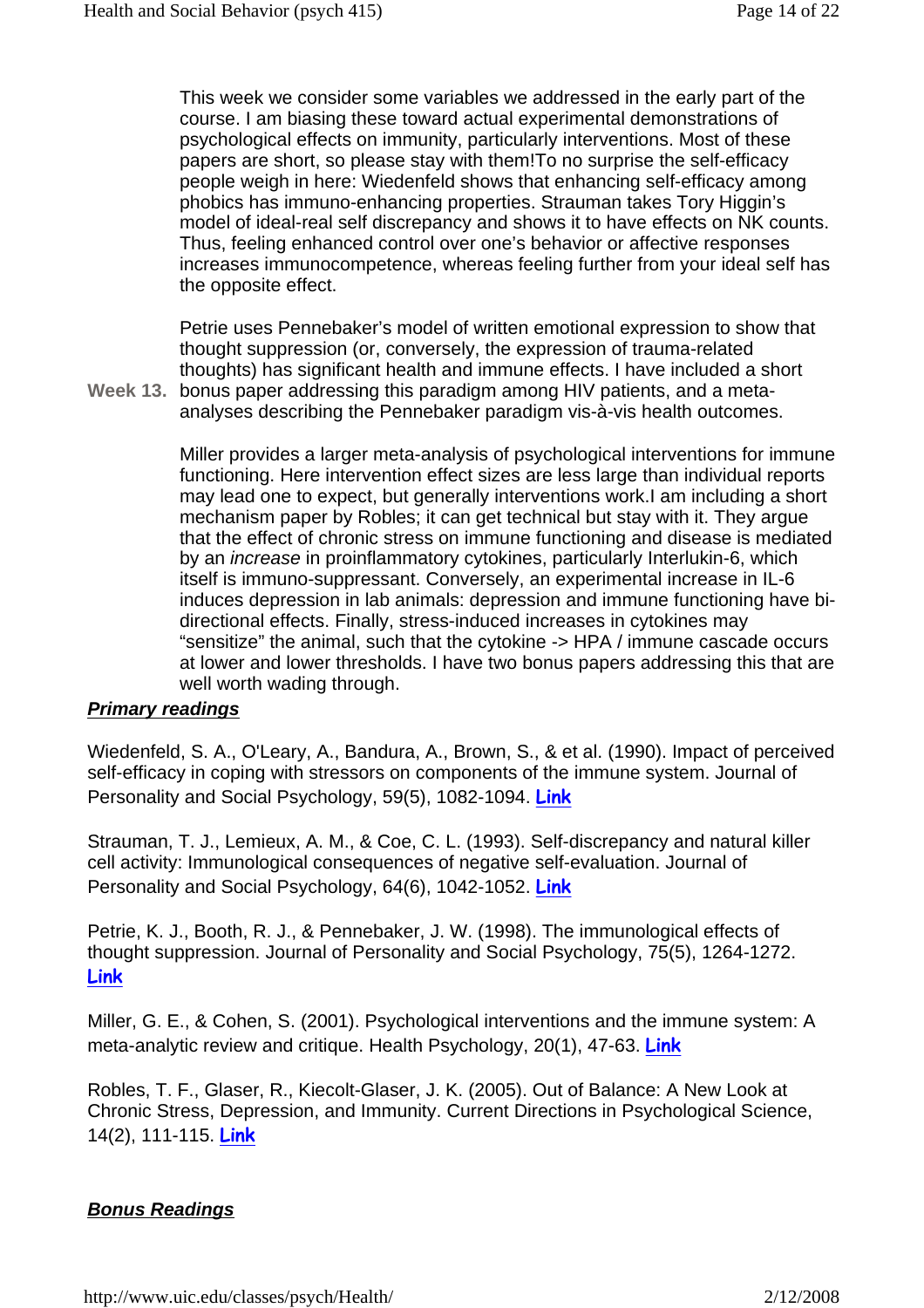Smyth, J. M. (1998). Written emotional expression: Effect sizes, outcome types, and moderating variables. Journal of Consulting and Clinical Psychology, 66(1), 174-184. **Link**

Petrie, K. J., Fontanilla, I., Thomas, M. G., Booth, R. J., & Pennebaker, J. W. (2004). Effect of Written Emotional Expression on Immune Function in Patients With Human Immunodeficiency Virus Infection: A Randomized Trial. Psychosomatic Medicine, 66(2), 272-275. **Link**

Anisman, H., & Merali, Z. (2002). Cytokines, stress, and depressive illness. Brain, Behavior, & Immunity, 16(5), 513-524. **Link**

Simmons, D. A., & Broderick, P. A. (2005). Cytokines, stressors, and clinical depression: augmented adaptation responses underlie depression pathogenesis. Progress in Neuro-Psychopharmacology & Biological Psychiatry, 29(5), 793-807. **Link**

## **2-pager assignment**

Directly adress these immunology themes: fold this mechanism into the project you are doing for this course or your research generally, take a critical look at these studies, or consider all this in terms of the SES and environmental / cultural variables we have been discussing.

## **More Psychosocial-oriented Readings in Psychoimmunology**

Cohen, S., Frank, E., Doyle, W. J., Skoner, D. P., Rabin, B. S., & Gwaltney, J. M., Jr. (1998). Types of stressors that increase susceptibility to the common cold in healthy adults. Health Psychology, 17(3), 214-223. **Link**

Leventhal, H., Patrick-Miller, L., & Leventhal, E. A. (1998). It's long-term stressors that take a toll: comment on Cohen et al. (1998)[comment]. Health Psychology, 17(3), 211- 213. **Link**

Cole, S. W., Kemeny, M. E., Taylor, S. E., & Visscher, B. R. (1996). Elevated physical health risk among gay men who conceal their homosexual identity. Health Psychology, 15 (4), 243-251. **Link**

Kiecolt-Glaser, J. K., Page, G. G., Marucha, P. T., MacCallum, R. C., & Glaser, R. (1998). Psychological influences on surgical recovery: Perspectives from psychoneuroimmunology. American Psychologist, 53(11), 1209-1218. **Link**

Pennebaker, J. W., Kiecolt-Glaser, J. K., & Glaser, R. (1988). Disclosure of traumas and immune function: Health implications for psychotherapy. Journal of Consulting and Clinical Psychology, 56(2), 239-245. **Link**

Weisse, C. S. (1992). Depression and immunocompetence: A review of the literature. Psychological Bulletin, 111(3), 475-489. **Link**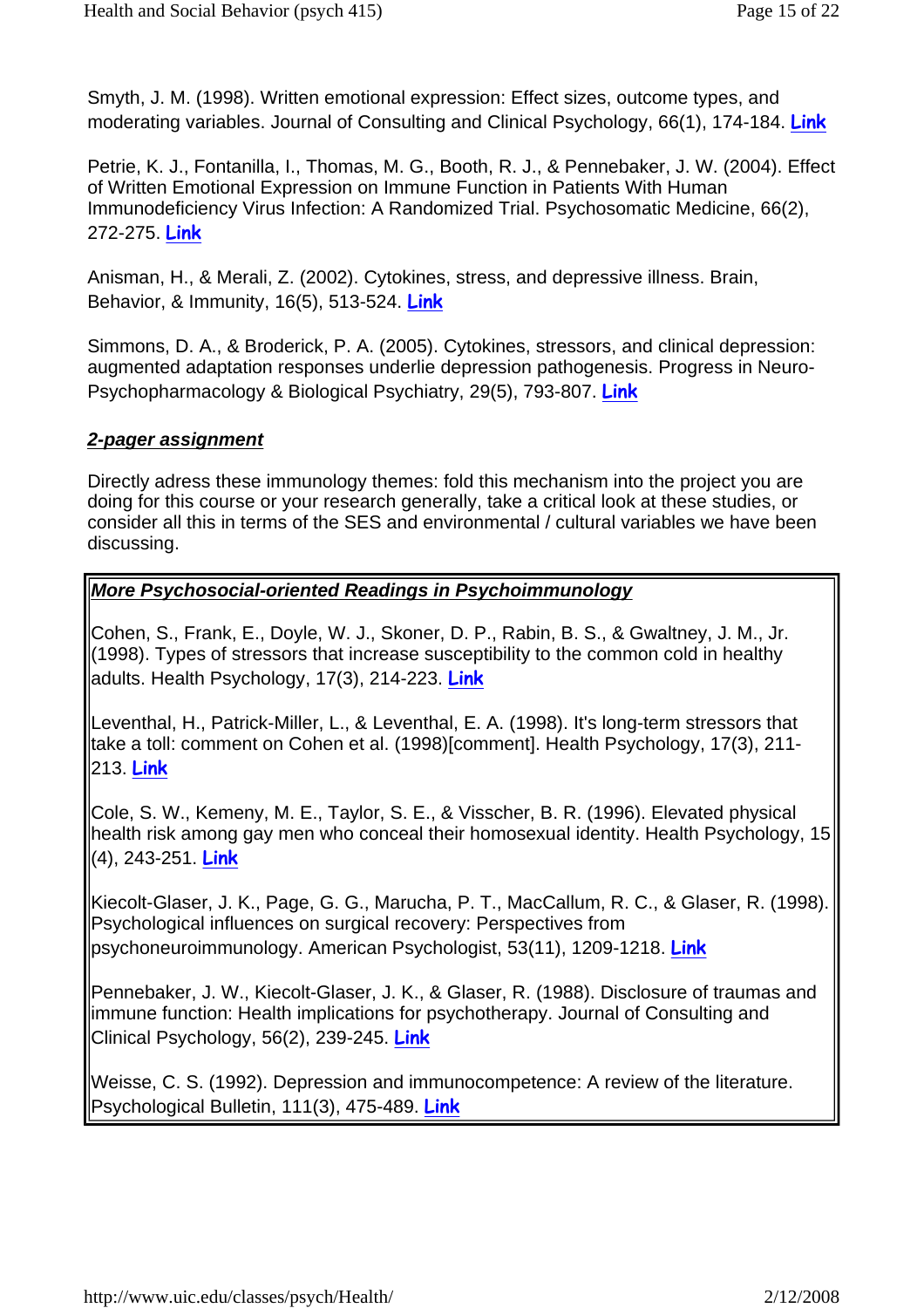## **Policy, Economic and Political Influences on Health**

This week we take the larger view and discuss political / policy issues in health behavior, including the regulatory and physical environment. The focus of most research and thinking in this area has been on smoking and weight control – there is less work on, e.g., chronic disease management or sexual risk. Following this trend, our articles will focus on tobacco and obesity.

**Week 14** Begin with the Chicago Tribune's series on the Oreo® cookie. The history of the Oreo illustrates a variety of issues, including financial pressure for "junk" food production, the role of regulation, and the potential influence of scientific findings (including whether researchers can or should ever be neutral about these topics). We then have two review papers on environmental and policy effects on obesity, exercise and tobacco. These are a little redundant, so you can read the second a little faster. French et al. give a nice overview of social and structural issues – obesity is a "perfect storm" of individual and structural inducements toward poor health – whereas Brownson et al. review the outcomes of structural-level interventions. Wang and Brownell take these themes and describe the dangers of individual-level (or "medical") explanations, and promulgate more science-based advocacy for policy and regulatory change. This takes on meaning now since obesity has recently been recognized as a medical disorder, justifying 3rd party payments for (individualbased) treatment.

> Craig Ewart's influential paper on Social Action Theory is a nice integration of the individual-level variables we went over in the early section of the class, plus interpersonal and social variables.

> The bonus papers are interesting if you can get to them. First, a nice – and alarming – NYT Sunday Mag. piece by Gross discussing how corporate agriculture ("Agribiz") has lobbied for highly favorable supports and regulations to dramatically increase corn production, leading to the glut of high fructose corn syrup that is driving the U.S. obesity epidemic. Szreter reviews the history of population-level health approaches and the relation of population health to economic development and political change. Then a set of three: a short NYT article discusses a paper by Chou and Grossman addressing the economics of smoking and weight. They argue that obesity rates have gone up as smoking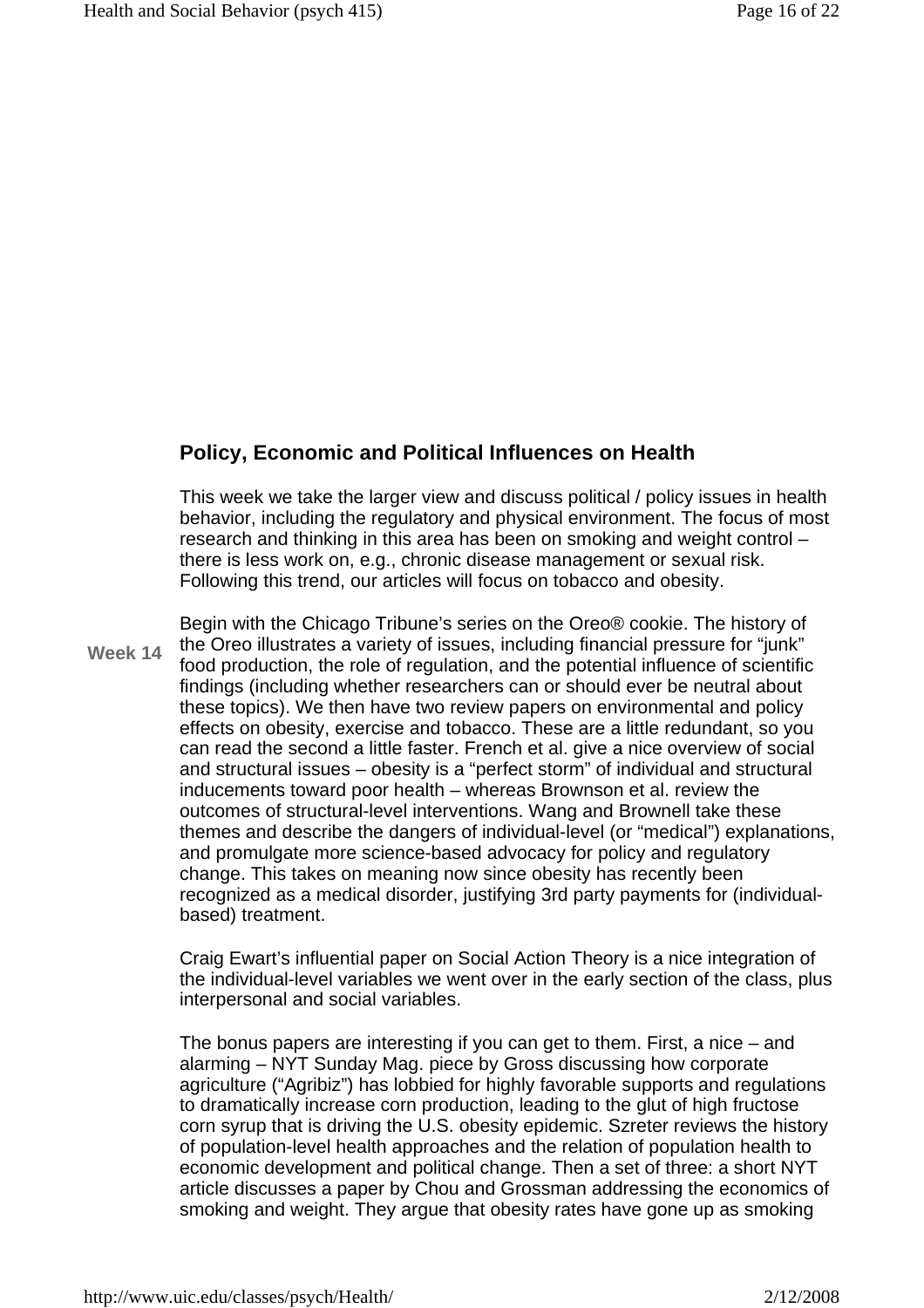has become more expensive and difficult (due to restrictive regulation): basically, as public health regulation lessened one key health threat it exacerbated another in the process. Gruber disagrees: I could not find his paper directly addressing Grossman's analysis of the population trend data, so I enclosed another piece of his that provides a larger view of tobacco regulation.

## **Primary readings**

Manier, J., Callahan, P., & Alexander, D. (2005) The Oreo, Obesity and Us. Chicago Tribune, 8/21/05, at **http://www.chicagotribune.com/news/specials/-chi-oreosspecialpackage,1,7094476.special?coll=chi-news-hed Link**.

French, S. A., Story, M., & Jeffery, R. W. (2001). Environmental influences on eating and physical activity. Annual Review of Public Health, 22, 309-335. **Link**.

Brownson, R. C., Haire-Joshu, D., & Luke, D. A. (2006). Shaping the Context of Health: A Review of Environmental and Policy Approaches in the Prevention of Chronic Diseases. Annual Review of Public Health, In Press. **Link**.

Wang, S. S., & Brownell, K. D. (2005). Public Policy and Obesity: The Need to Marry Science with Advocacy. Psychiatric Clinics of North America, 28(1), 235-252. **Link**.

Ewart, C. K. (1991). Social action theory for a public health psychology. American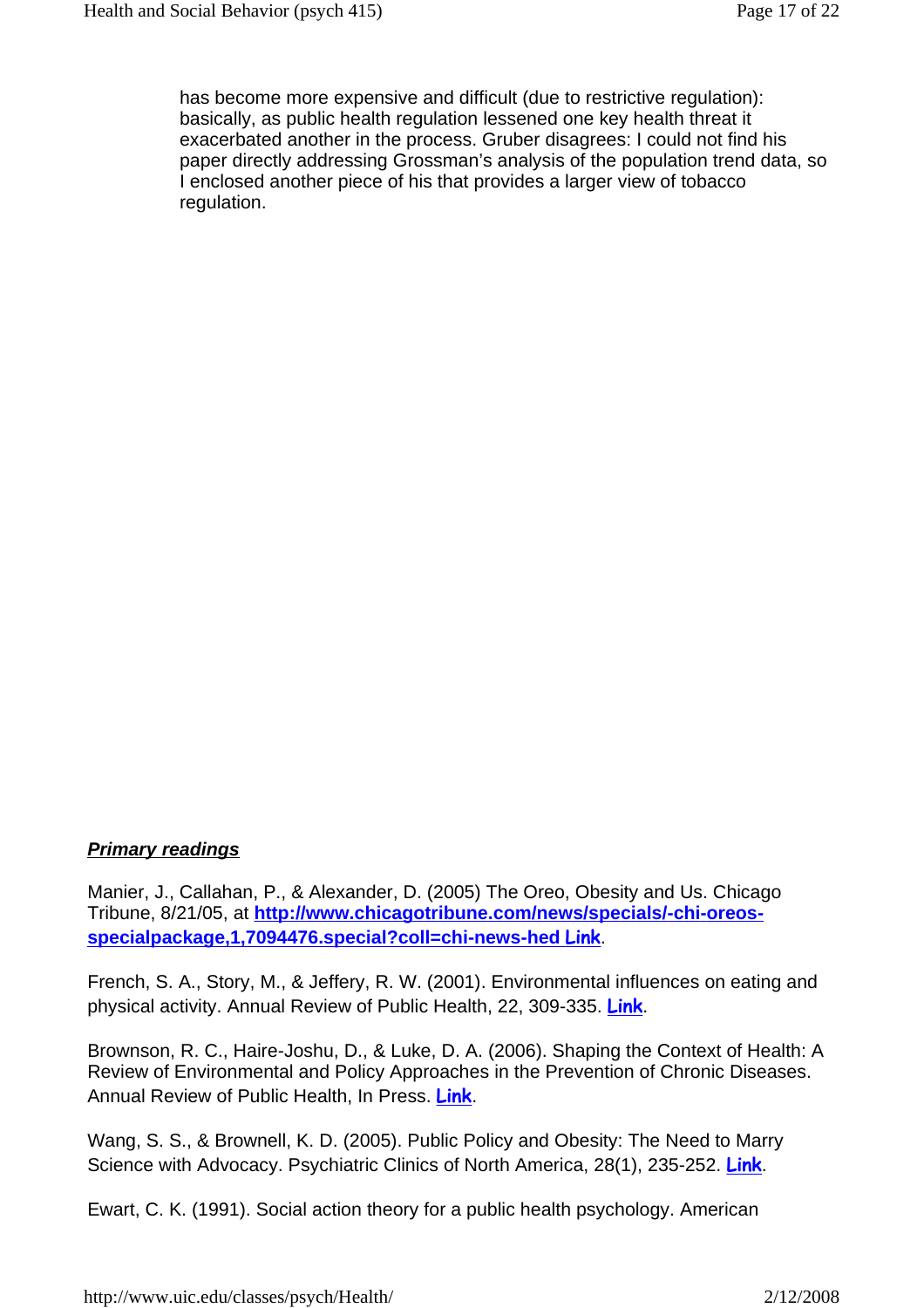Psychologist, 46(9), 931-946. **Link**.

## **Bonus Readings**

Pollan, M. (2003). THE WAY WE LIVE NOW: The (Agri)Cultural Contradictions Of Obesity. New York Times, 10/12/2003. **Link**.

Szreter, S. (2003). The Population Health Approach in Historical Perspective. American Journal of Public Health, 93(3), 421-431. **Link**.

Gross, D. (2005). ECONOMIC VIEW; Cigarettes, Taxes and Thin French Women. New York Times, 7/24/05. **Link**.

Chou, S. Y., Grossman, M., & Saffer, H. (2004). An economic analysis of adult obesity: results from the Behavioral Risk Factor Surveillance System. Journal of Health Economics, 23(3), 565-587. **Link**.

Gruber, J. (2002). The economics of tobacco regulation. Health Affairs, 21(2), 146-162. **Link**.

## **2-pager assignment**

Grant methods section.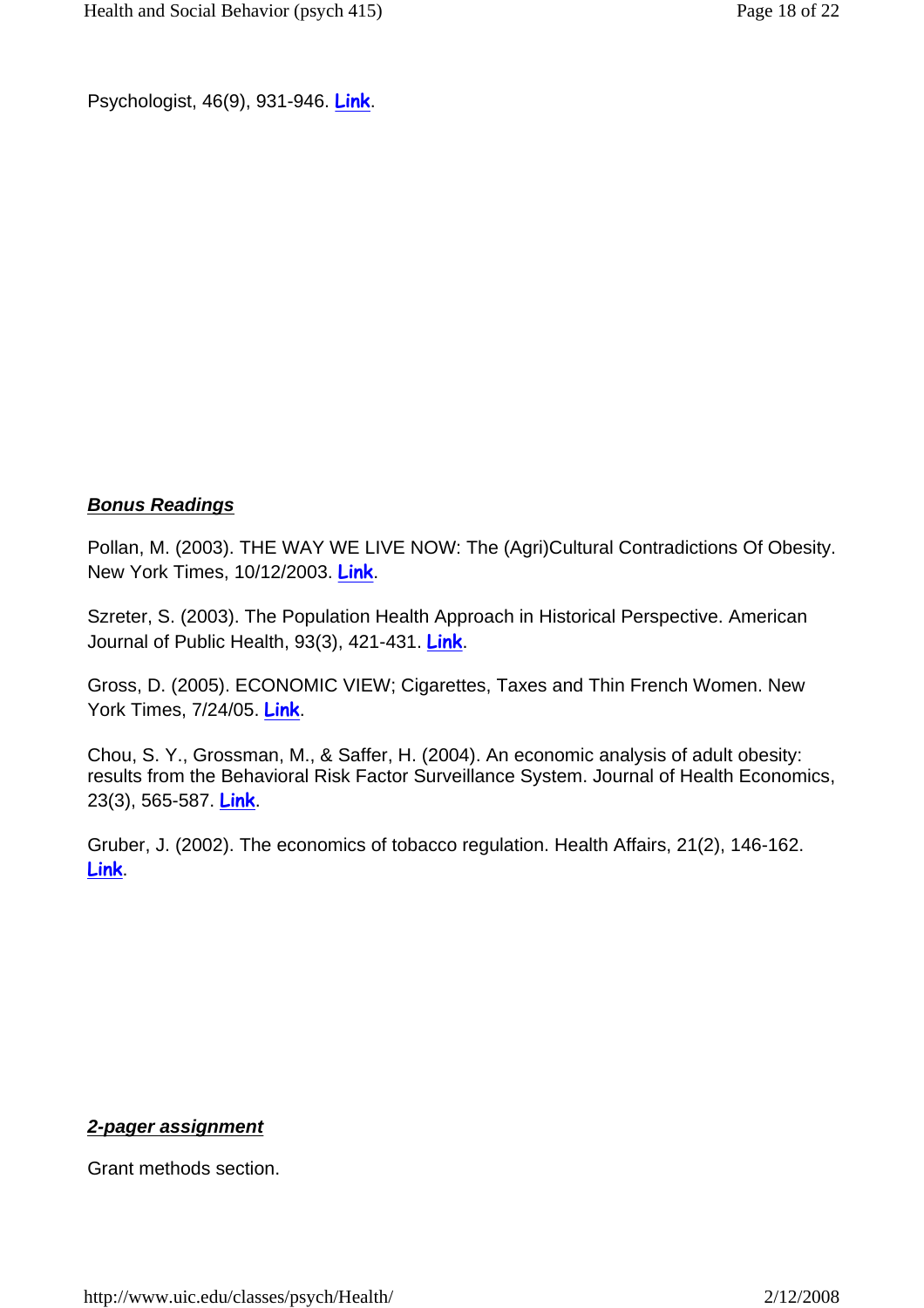## **Spirituality, Happiness, Mindfulness, Well-Being and Health**

As a final, really high-level conceptualization of mind and body, this final week we consider spirituality and health. We begin with an infamous Columbia University study that appeared to demonstrate that intercessory prayer (other people praying for you without your knowledge) can influence objective measures of health, in this case the success of in-vitro fertilization. The study had considerable press, and has been widely cited by religious groups as evidence of supernatural influence in health. Unfortunately for the religious minded the study was a fraud, as reviewed in a scathing article by Bruce Flamm in the Skeptical Inquirer. His discussion includes general cautions about "belief- based science".

**Week 15**

Then we get a paper by Ryan and Deci – the "Autonomous self-regulation" theorists – on happiness. They review the larger area of well-being, and introduce all the relevant jargon ("eudaimonic well-being"?). Brown and Ryan review some data on "mindfulness" as a psychological intervention: there is lately a lot of research on this construct in clinical and, to a lesser extent, health research. I included a short paper by Folkman on positive coping, also an area of increasing attention. This is from a special issue of American Psychologist on coping, a worthwhile collection for you coping types.

Then we get two papers from another American Psychologist series on spirituality and health. Miller reviews the general concept, proposes some research approaches, and basically defends spirituality as a research topic. Powell et al. review studies on outcomes and potential biomedical mediators.

"No testimony is sufficient to establish a miracle, unless the testimony be of such a kind, that its falsehood would be more miraculous than the fact which it endeavors to establish." -- David Hume

#### **Primary readings**

Does Prayer Influence the Success of in Vitro Fertilization–Embryo Transfer? Report of a Masked, Randomized Trial. (2001). Journal of Reproductive Medicine, Volume 46, Number 9 , Septermber.

Flamm, B. (2004). The Columbia University 'Miracle' Study: Flawed and Fraud. Skeptical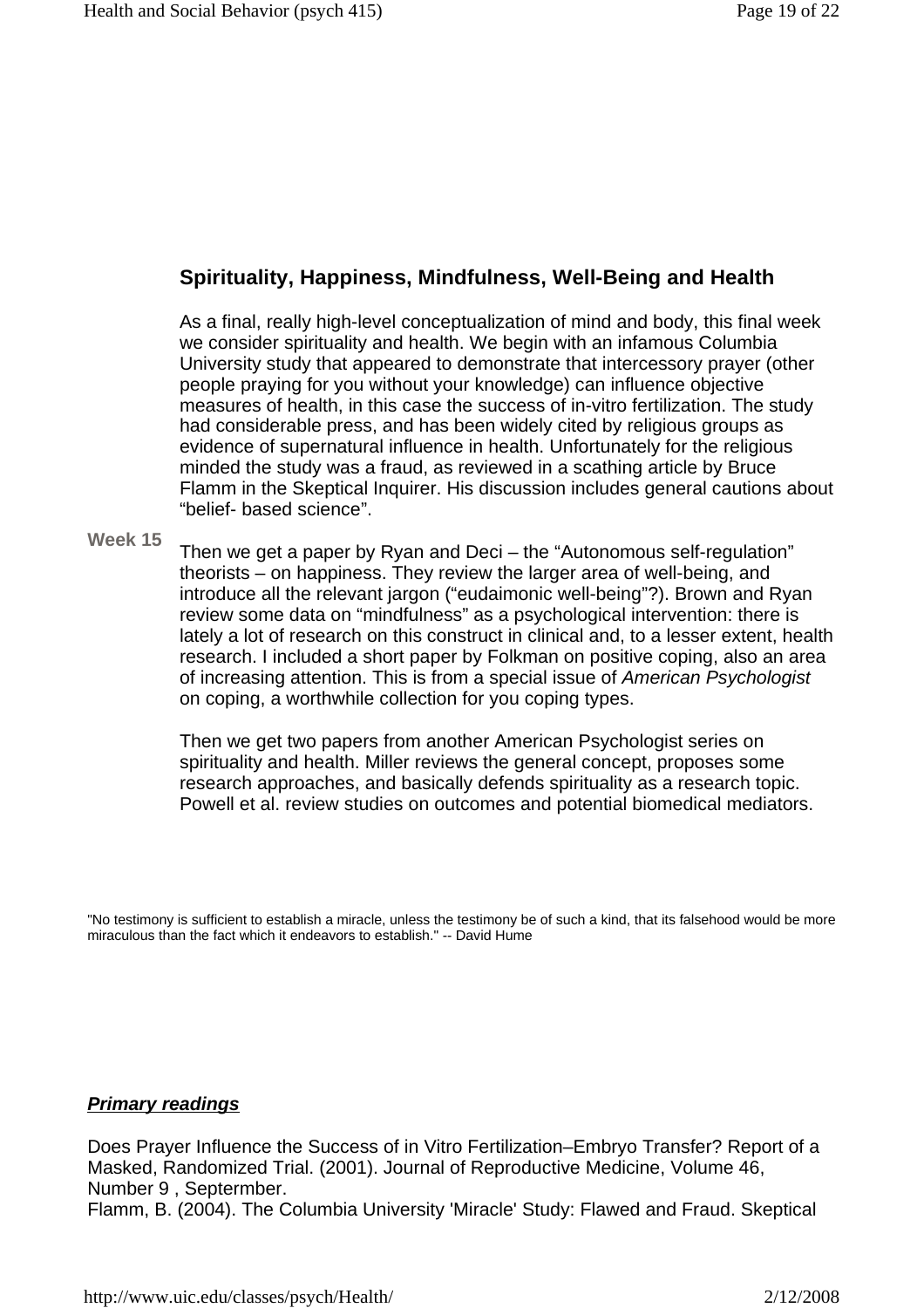Inquirer, 28(5), September/October. **Link**.

Ryan, R. M., & Deci, E. L. (2001). ON HAPPINESS AND HUMAN POTENTIALS: A Review of Research on Hedonic and Eudaimonic Well-Being. Annual Review of Psychology, 52(1), 141-166. **Link**.

Brown, K. W., & Ryan, R. M. (2003). The benefits of being present: Mindfulness and its role in psychological well-being. Journal of Personality and Social Psychology, 84(4), 822- 848. **Link**.

Folkman, S., & Moskowitz, J. T. (2000). Positive affect and the other side of coping. American Psychologist, 55(6), 647-654. **Link**.

Miller, W. R., & Thoresen, C. E. (2003). Spirituality, religion, and health: An emerging research field. American Psychologist, 58(1), 24-35. **Link**.

Powell, L. H., Shahabi, L., & Thoresen, C. E. (2003). Religion and spirituality: Linkages to physical health. American Psychologist, 58(1), 36-52. **Link**.

## **Bonus Readings**

I have lots of bonus readings for this week: the task for primary readings was to eliminate, not add interesting papers. This section begins with some empirical papers. The first is by Jane Simoni that explores subjective spirituality among HIV+ women, a major issue in working with African-American and other ethnic minority women in HIV/AIDS. This is followed by some papers on mindfulness, and the remaining papers from that American Psychologist set. Then I have included most of the papers from a special issue of Behavioral Medicine on spirituality and health, FYI.

Simoni, J. M., Martone, M. G., & Kerwin, J. F. (2002). Spirituality and psychological adaptation among women with HIV/AIDS: Implications for counseling. Journal of Counseling Psychology, 49(2), 139-147. **Link**.

Davidson, R. J., Kabat-Zinn, J., Schumacher, J., Rosenkranz, M., Muller, D., Santorelli, S. F., et al. (2003). Alterations in brain and immune function produced by mindfulness meditation. Psychosomatic Medicine, 65(4), 564-570. **Link**.